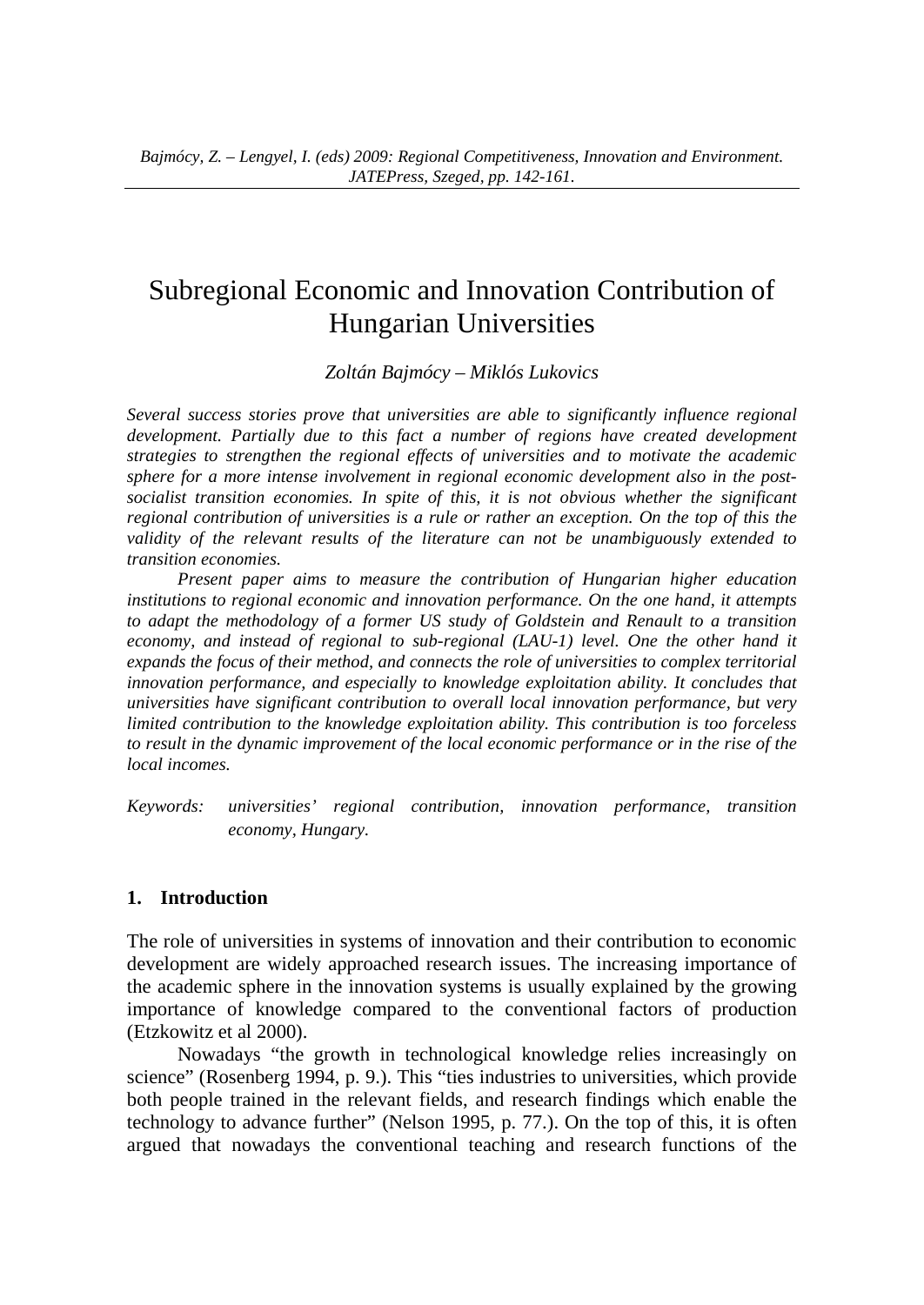universities are able to evolve and generate economic effects only in synergy with the new function of the "economic utilization" (Etzkowitz et al 2000).

The contribution of universities to innovation performance and economic growth *may significantly differ* regarding the peculiarities of the given region or university. In certain cases the contribution of the academic sphere is apparent and vital. These success stories (Silicon valley, Route 128, Cambridge) served as a basis for numerous economic development actions all over the world (technology-transfer programmes, science parks, technology business incubators, etc.), but the success of these programmes are in may cases questioned (Cooke, 2001, Asheim–Coenen 2005, Löfsten–Lindelöf 2005).

Therefore, it remains a basic question whether universities' economic contribution is *a rule or rather an exception*. This seems to be particularly important in the post-socialist transition economies, where the success stories are absent, but still a number of central and local development strategies are based on the hoped economic development effects of universities.

In present paper we focus on the question whether universities' contribution to regional innovation and economic performance can be proved in a transition economy, namely in Hungary. In chapter 2 we synthesize the main finding of the literature dealing with the (regional) economic contribution of universities. We outline the importance of the regional-level analysis, and touch upon the peculiarities of transition economies in this respect. In chapter 3 we present the hypotheses to be tested. Chapter 4 provides an overview on the methodology of our analysis, which is based on Hungarian sub-regional (LAU-1) data. In chapter 5 we show the results of the analysis and we draw our conclusions in chapter 6.

#### **2. Regional economic contribution of universities**

In today's knowledge- or learning-based economy the innovation potential depends to a great extent on extra-organizational factors and relations, in other words the innovation system (Lundval 1992, Nelson 1993). In almost all innovation systems have higher education institutions (HEIs) a significant role, especially research universities as essential knowledge-producers (Inzelt 2004, Tödtling–Trippl 2005).

The literature of *innovation systems* has uncovered that not solely the presence of the universities are important, but the character and intensity of the relations between universities and other participants of the system. A large body of literature deals with the mechanisms through which the academic knowledge production affects the corporate innovation performance (Etzkowitz–Leydesdorff 2000, Inzelt 2004, Bercovitz–Feldman 2006), with the spatiality of these mechanisms (Feldman 1994, Morgan 2002, Goldstein–Renault 2004, Varga 2009) and with the transformation within the academic sphere that enables the operation of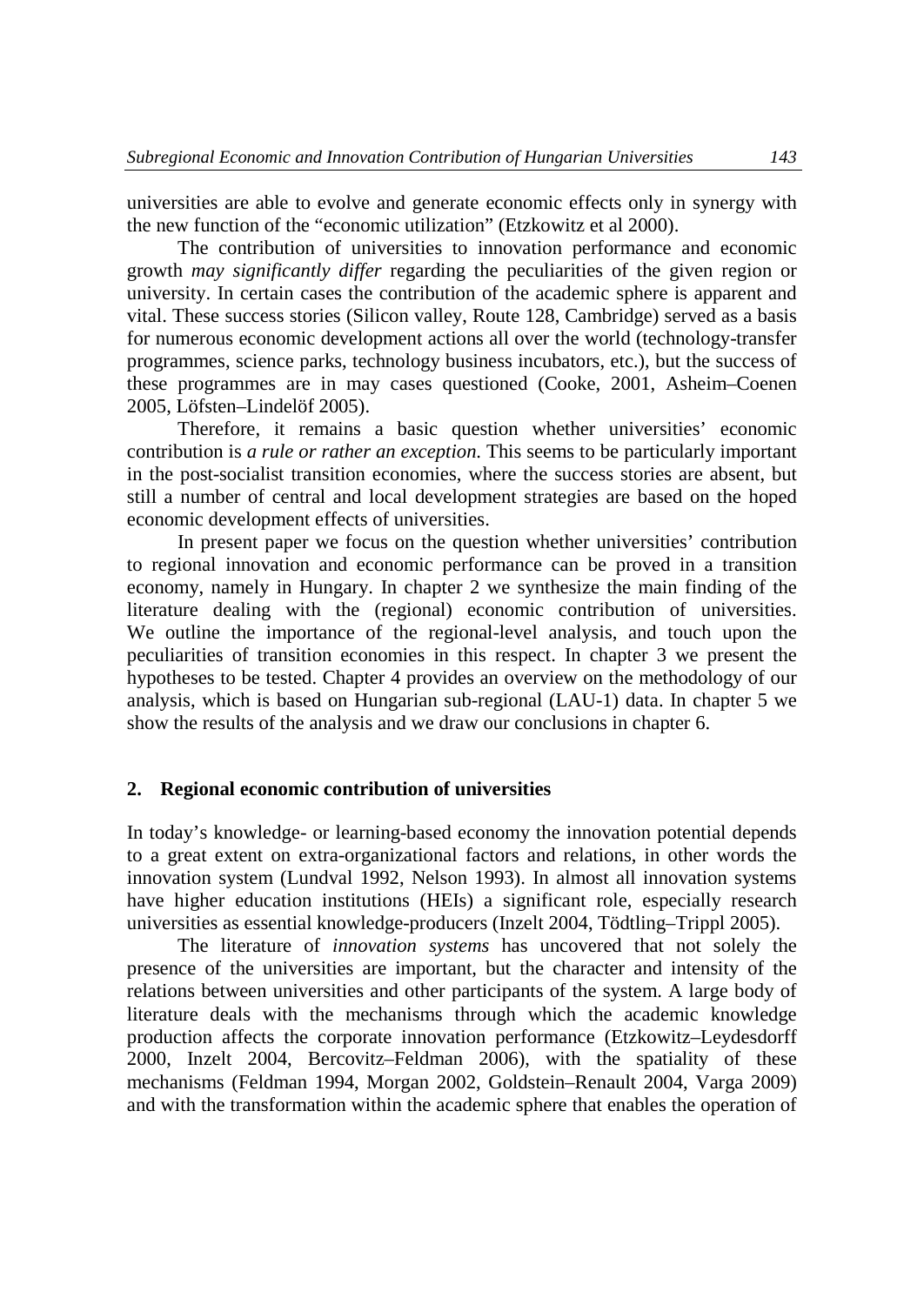these mechanisms (Etzkowitz et al 2000, Goldfarb–Henrekson 2003, Clarysse et al 2005, Antonelli 2008).

As we can see only a part of the studies dealing with the economic role of universities puts the problem of spatiality into the focus. One could easily argue that universities are rather national and not regional "resources". Students do not gain scholarships solely from the host region of the university, nor do they remain there necessarily after graduation. Furthermore research ties make universities become parts of global networks.

Nevertheless certain universities contribute significantly to their *local (regional)* environment and catalyze local economic processes. As a consequence regions are increasingly looking at universities as exploitable local "resources". This raises the need for analyzing the spatial characteristics of the universitybusiness relations.

Although the external relations of the universities are to a great extent globally tied, a certain part of university-industry relations have local characteristics. This is due to the fact that the technology-transfer process is embedded into the contexts of local routines and local / regional systems of innovation (Bercovitz–Feldman 2006). Hence personal relations and local embeddedness gains and important role, which sheds light on the importance of the analysis of the local and regional innovation systems (Asheim–Coenen 2005). On the top of this, externalities (spillovers) that play a vital role in the innovation process have spatial characteristics, they are mostly local, thus the spatial distribution of the participants matters (whether they are spatially concentrated or evenly distributed) (Varga 2009). A number of innovation models emphasize that innovation is a spatial phenomenon, depending to a great extent on resources that are region-specific and can not be reproduced elsewhere (Ács et al 2000, Asheim–Gertler 2005, Storper 1997). Although the literature of territorial innovation models is heterogeneous (Moulaert– Sekia 2003, Lagendijk 2006), the given approaches usually emphasize the importance of the local scpecifities (participants and relations), the learning ability, which naturally sheds light on the essential role of knowledge-producing organizations.

Therefore the *spatiality of the effects of universities* has an abundant literature. The (spatially restricted) economic effects of the academic sphere are manifold: they range from the increase of local demand through the direct technological effects to the contribution of regional "milieu" (Goldstein–Renault 2004).

These potential effects can be divided into two main groups: the input-side or income effects, and the output-side or knowledge-effects, which latter covers the scientific, technical and economic knowledge streaming from the academic to the business sphere (Armstrong–Taylor 2000, Morgan 2002, Varga 2004). Income effects basically derive from the local spending of the university, its students and staff. Although they may have a significant role in certain areas, they are not able to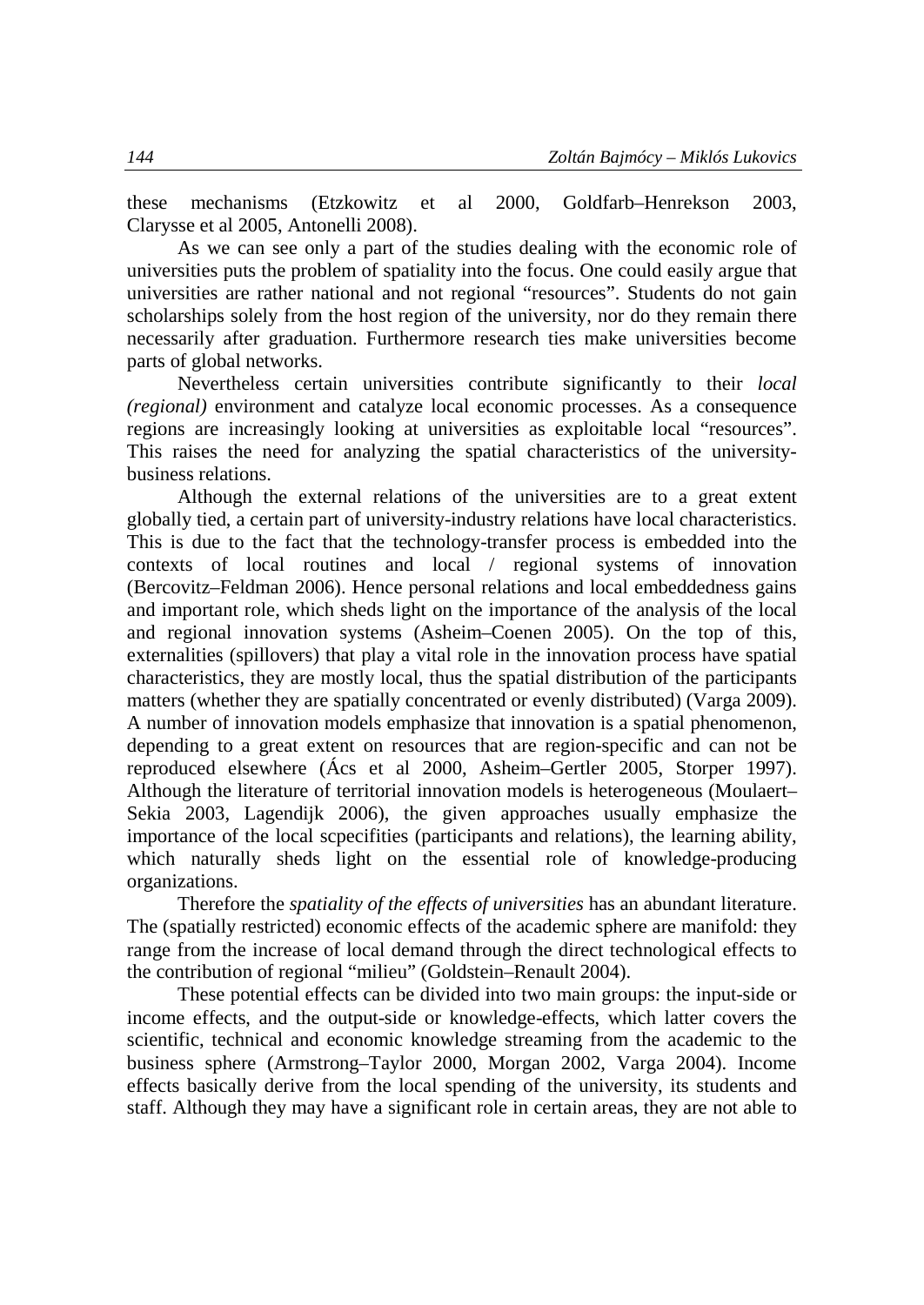catalyze the local economy<sup>1</sup>, they are static in nature. Conversely, knowledge-effects are able to induce dynamic local development: they can serve as a basis of the local innovation potential, and thus eventually the improvement of economic performance and the rise of local incomes.

In connection with the *knowledge-effects* the most intensely researched issue is probably the analysis of the local spillovers deriving from the spatial concentration of R&D activities. A number of empirical studies proved a significant and positive relation between university R&D and the number of company-owned patents<sup>2</sup> in case of spatial proximity (Audretsch–Feldman 1996, Anselin et al 1997, Varga 1998, Autant-Bernard 2001). With the increase of the distance the relation becomes insignificant. These econometric analyses, which are based on the knowledge-production function, provided important proofs of the existence of the academic knowledge spillovers and their local nature.

However, beside the knowledge externalities connected to the formalized R&D results, there are numerous other channels of universities' potential regional effects. Therefore it is still a pivotal question that, to what extent are the effects of universities general. Do they also affect (beside the patent or product-innovation effectiveness of the business sphere), the overall local economic performance or the rise of local incomes. In this respect the analysis of Goldstein and Renault (2004) based on American time series provides essential results. They generally proved that in the USA the presence of research universities significantly affects the rise of regional incomes, but only after  $1986^3$ , when – as a consequence of the Bayh-Dole Act – universities started to make serious efforts to strengthen their industrial relations. They proved furthermore, that the channels of the R&D related effects are way broader than the transfer of formalized achievements (patents); overall university R&D expenditures are more significant indicators than the number of university patents.

While the econometric analyses based on the knowledge production function suggest that the critical concentration of R&D capacity and local industrial activities is required for the spillovers to become significant factors, Goldstein and Renault (2004) found that the general economic effects of universities are more intense in the smaller regions. It seems that universities are able to serve as a substitute for agglomeration economies to a certain extent.

<sup>&</sup>lt;sup>1</sup> The ways of strengthening the income effects are on the one hand the increase of the number of students and the staff, on the other hand the rise of the proportion of local spending. These face objective hinders (e.g. public procurement rules do not allow the university to prioritize local buying). Therefore the strengthening of the income effects is not an objective of local economic development.

 $2$  These studies usually use the number of patents as a measure of innovation performance, which can be seriously criticized. Nevertheless Ács et al (2002) proved that using the number of newly introduced high-tech products leads to the same results as using the number of patents.

<sup>&</sup>lt;sup>3</sup> Although the Bay-Dole Act was adopted in 1980, its effects became measurable only a few years later.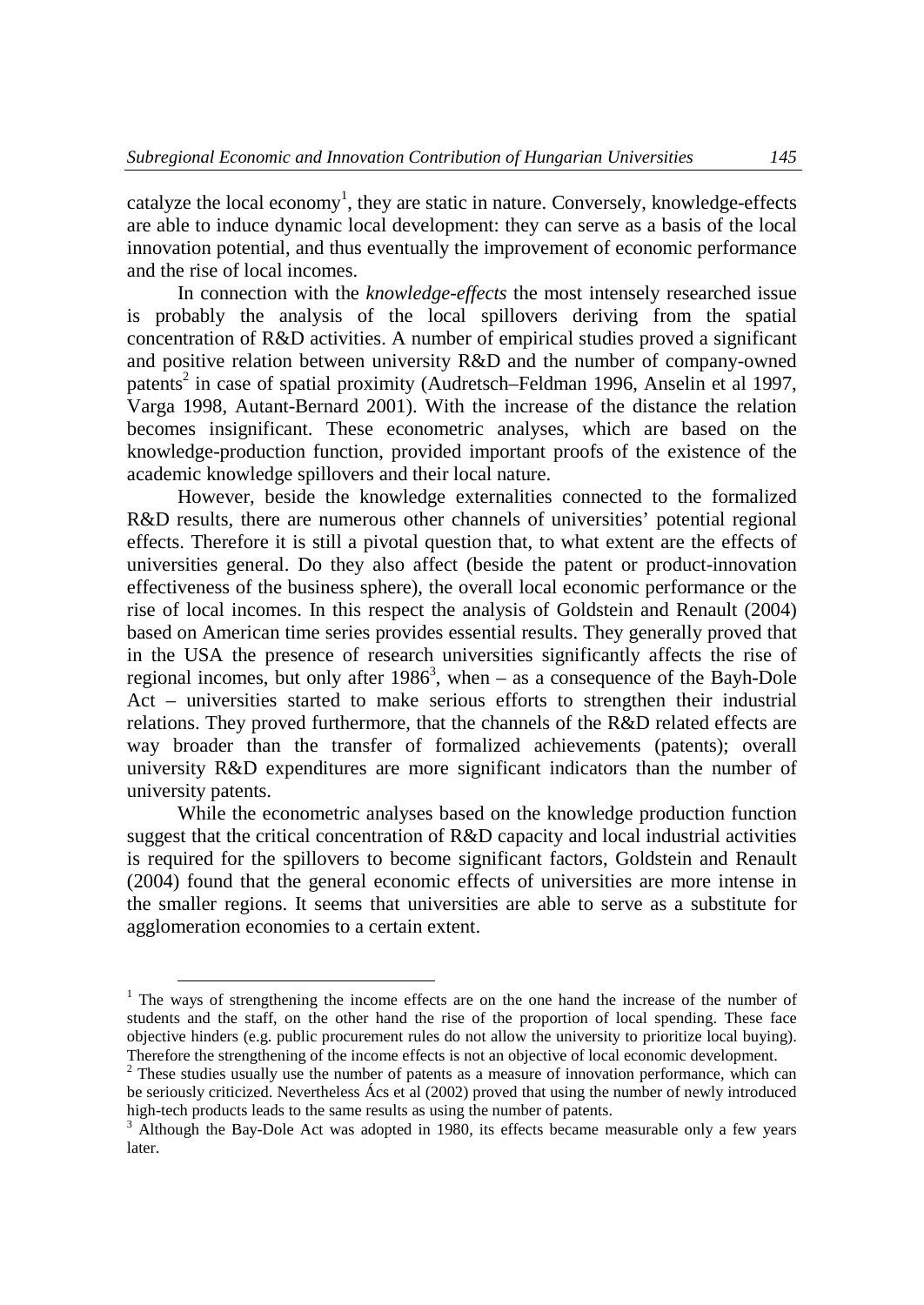However, the above *results can not be unambiguously exteriorized to transition economies*, it is not at all obvious, that these effects could be proved there as well. In the transition countries the performance of the regional innovation systems is weak (Hollanders 2006), so are the university-industry relations (Inzelt 2004, Papanek 2006), and the political actions aiming at the encouragement of university-related technology-transfer have just begun being amplified. Furthermore, the effectiveness of university-related local economic development programmes can be questioned in many cases (Barta 2002, Buzás 2003, Bajmócy 2006).

The literature of *Hungarian universities' economic contribution* is quite scarce. Inzelt (2004) provides a general overview on the transformation of university-industry relations, but spatiality is not in the focus of her inquiry. Varga (2009) verifies empirically that localized knowledge spillovers of university and private R&D are more intense in case of the spatial concentration of the system's participants. Several authors analyse the opportunities and effectiveness of university-related development-programmes (Barta 2002, Lengyel 2004, Pálmai 2004, Bajmócy 2006, Papanek–Perényi 2006), and the opportunities of universitybased local economic development strategies (Lengyel 2009).

#### **3. Hypotheses**

The literature of universities' regional effects puts the knowledge-effects into the focus of the interest. In present paper we also carry on with this tradition, since we attempt to analyse the ability of Hungarian HEIs to boost the economy of their host region.

Studies that link the presence of universities to regional innovation performance use the number of patents or incidentally the number of newly introduced high-tech products as a measure of innovation. The general understanding of innovation (OECD 2005) is however much broader, and does not seem to be reducible to one given dimension.

On the basis of the Oslo Manual's recommendations a number of attempts have been made to measure the innovation performance of territorial units in its complexity – ultimately to map the performance of the innovation system (Arundel–Hollanders 2005, Hollanders 2006, Kanerva et al 2006, EIS 2007). Such a complex approach seems to be especially important in transition countries like Hungary, since in Hungary for example less than half of the innovative companies carry out any R&D activity (EIS 2007).

Therefore in present paper we attempt to link the presence of HEIs to the complex innovation performance of the territorial unit. Within this, the correspondence between HEIs and the region's knowledge-exploitation ability is especially important. On this basis we conceptualized our first hypothesis: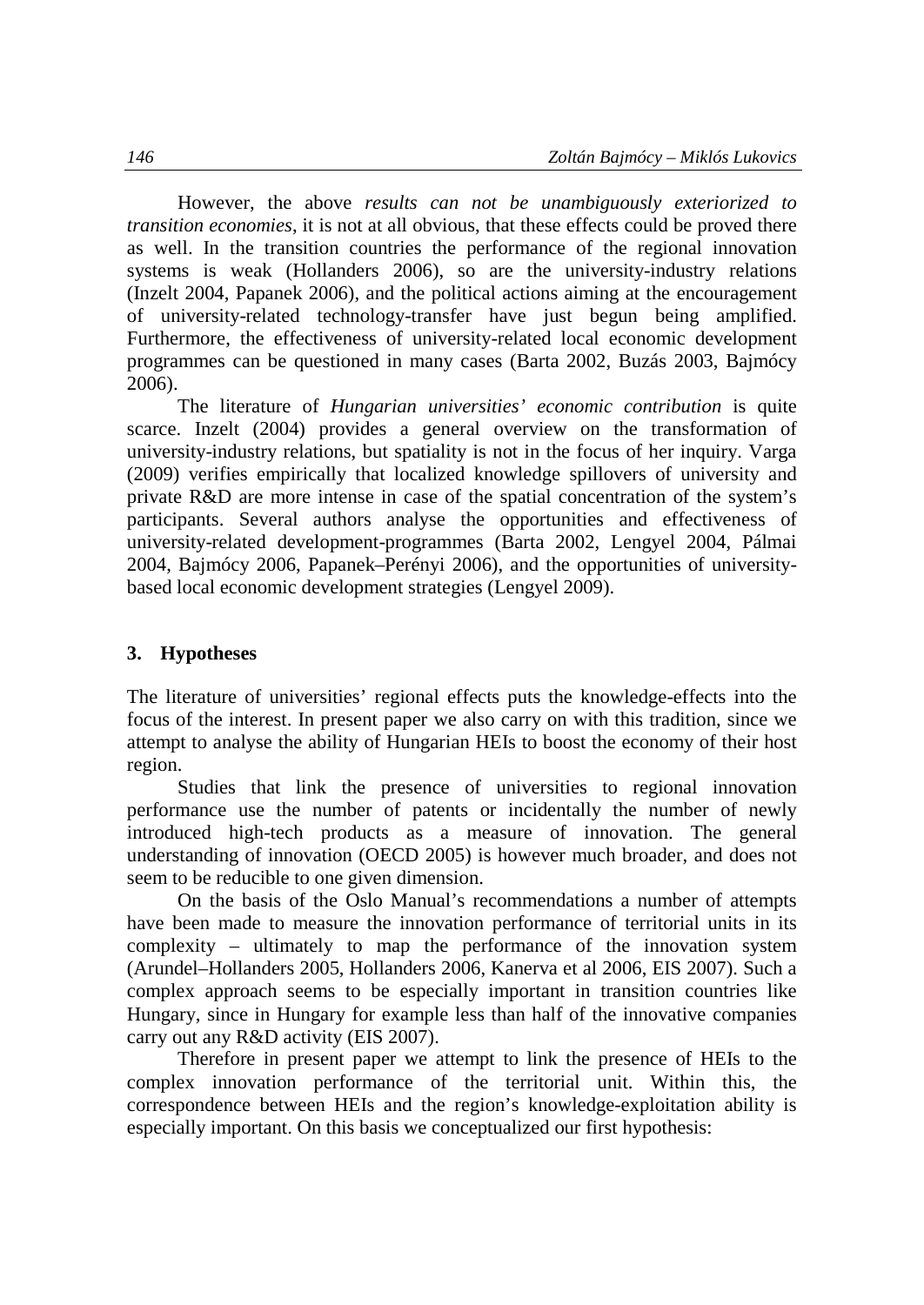- *Hypothesis 1*: Higher education institutions contribute significantly and positively to sub-regional overall innovation performance, but they do not contribute to a substantive element of the innovation performance, namely the knowledge-exploitation capacity.

The literature surveyed in the previous chapter suggests that in the developed countries universities' economic contribution is more general than just affecting the innovation performance of the business sector. They contribute to the overall regional economic performance and the rise of local incomes as well. At the same time, the validity of such an effect in a transition country is not at all obvious:

- *Hypothesis 2*: Higher education institutions contribute significantly and positively to the growth of sub-regional economic performance and the income of the residents.

## **4. Methodology**

For the purpose of our study we took the analysis of Goldstein and Renault (2004) as a starting point, but we carried out certain modifications on it. These modifications basically derive from three factors. First, we widened the focus of analysis; beside the change in average wages we also examined the effects of HEIs on the complex innovation performance with a special emphasis on the knowledgeexploitation capacity, and the change in the sub-regional economic performance. Second, we carried out our analysis on local (LAU-1) level, which significantly influenced data availability. Therefore we had to make certain changed on the set of indicators used. Third, we carried out our examinations in such a country, where the sub-region of the capital (Budapest) concentrates a significant proportion of the population, gross value added (GVA), and research capacities, and excels from the country also in a relative way. This inevitably had to be considered in the statistical analysis.

The units of our analysis were the 168 Hungarian (LAU-1) sub-regions, the examined period was 1998-2004. The system of statistical sub-regions undergone slight changes between the two dates, therefore we converted all the data to be in line with the  $2004$  system<sup>4</sup>. For the computations we used MS Excel and SPSS 15.0.

## *4.1. Indicators used*

For analyzing the regional effects of HEIs, we used three set of indicators: the dependent variables (which indicate the potential forms of contribution), HEI-related

<sup>&</sup>lt;sup>4</sup> The data therefore refer to the 168 sub-regions defined by the Government Regulation 244/2003.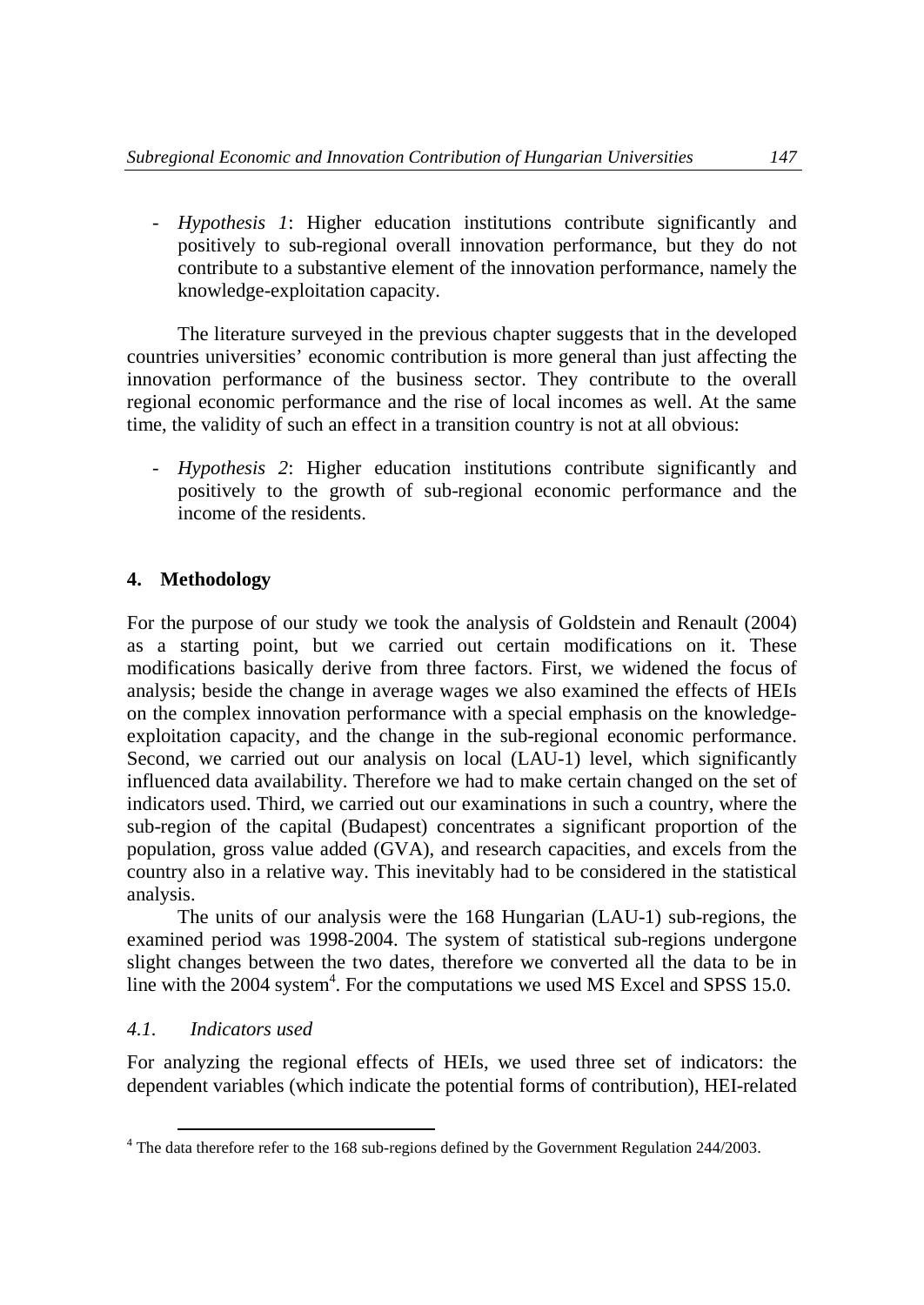indicators, and control variables. During the selection of the variables we carried out certain modifications on the set of indicators used by Goldstein and Renault (2004). These changes were partially due to the differences in the focus of examination, and partially due to the restricted sub-regional data availability (Table 1).

| <i>Table 1.</i> Indicators of the analysis                                              |
|-----------------------------------------------------------------------------------------|
| Change in the gross personal tax hase per tax payer compared to national average (in %) |

|                  | Change in the gross personal tax base per tax payer compared to hational average (in %)<br>points) |
|------------------|----------------------------------------------------------------------------------------------------|
| <b>Dependent</b> | Change in the gross value added per capita compared to national average (in % points)              |
|                  | Sub-regional Summary Innovation Index (SRSI)                                                       |
|                  | Knowledge Exploitation Index (KEI)                                                                 |
|                  | Is there a HEI in the sub-region                                                                   |
|                  | Is there a state HEI in the sub-region                                                             |
|                  | Is there a university in the sub-region                                                            |
| HEI-             | Is there a college in the sub-region                                                               |
| related          | Number of teaching staff in HEIs per 1000 inhabitants                                              |
|                  | Number of scientists with PhD per 10000 inhabitants                                                |
|                  | Number of full-time students in HEIs per 1000 inhabitants                                          |
|                  | Numbers of degrees awarded in the fields of science, engineering and informatics                   |
|                  | Number of employees                                                                                |
|                  | Population of the centre of the sub-region                                                         |
|                  | Per cent employment in manufacturing and construction                                              |
|                  | Per cent employment in services                                                                    |
|                  | Complex accessibility indicator                                                                    |
| Control          | Per cent of incomes generated by proprietorships                                                   |
|                  | Number of patents per 10000 inhabitants                                                            |
|                  | Per cent of incomes generated by proprietorships                                                   |
|                  | Number of patents per 10000 inhabitants                                                            |
|                  | Base-year level of gross personal tax-base per tax payer                                           |
|                  | Base-year level of gross value added per capita                                                    |
|                  | Trade integration (Export sales per gross value added)                                             |

*Source*: own construction

l

Two of the *dependent variables* are related to the innovation performance: the sub-regional summary innovation index (SRSI), and the knowledge-exploitation index  $(KEI)^5$ . These measures of innovation potential refer to adaptability and the speed of technical change. These capabilities can eventually lead to the change in the other two dependent variables.

The latter two dependent variables refer to the change in the sub-regional economic performance and in the incomes of the inhabitants: the per capita gross value added (GVA) and the gross tax base per tax payer. Per capita GVA is analogous to per capita GDP in its content<sup>6</sup>, while the gross tax base per tax payer

<sup>&</sup>lt;sup>5</sup> The computing method of the two indexes is outlined later in the chapter.

 $6$  GDP is not available for LAU-1 sub-regions, thus GVA is used as a substitute.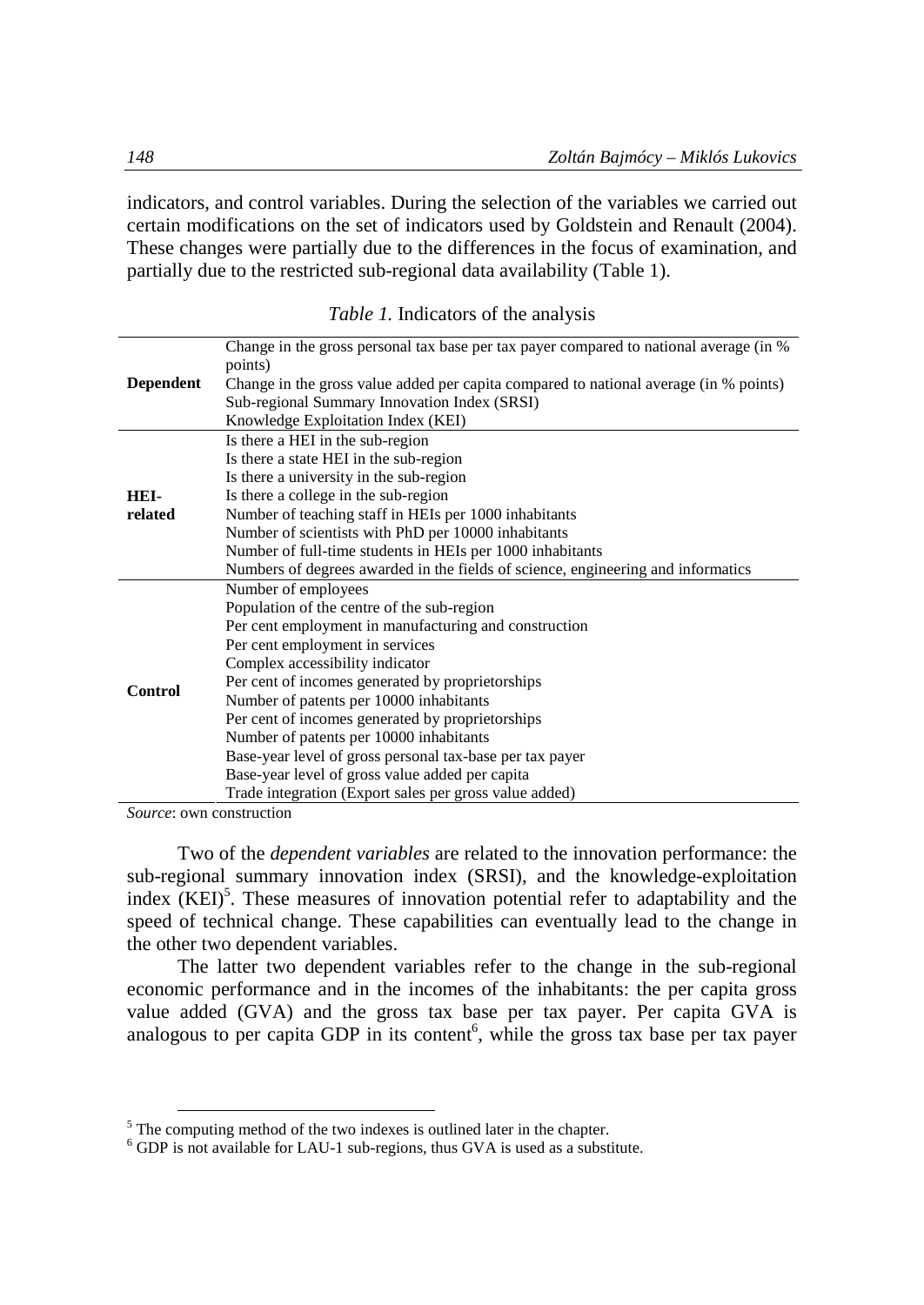captures the disposable incomes of the residents<sup>7</sup>. The computation of the variables is analogous to the method of Goldstein and Renault (2004). We first calculated the values of the variables as a percentage of the national average for each sub-region for 1998 and 2004. The dependent variable is then calculated as a difference in the indexes for the gives sub-region between the two years. The positive value of the variable therefore refers to a growth rate exceeding the national average (catchingup, or increasing the advantage).

Thus two of our dependent variables are based on the change of the indicator values, while two are cross-section data. But innovation performance refers to the speed of change in itself, so the introduction of the growth rate of the innovation indexes is unneeded.

*The presence and the performance of HEIs* is measured by eight indicators. Four of them are dummy variables (present or not in the sub-region), while for are measured on scale. These latter are indicators related to the basic functions of the universities: the number of teaching staff, the number of full-time students, the number of scientists with PhD, and the number of degrees awarded in the fields of science, engineering and informatics. These variables – where available – refer to the base year (1998).

To capture the potential effects of universities the use of university-related indicators is not sufficient, since the difference between sub-regions with and without HEIs may be caused by many other influencing factors. Therefore in our analysis we applied control variables which are potentially able to explain a significant proportion of the dependent variable's variation.

The first group of the *control variables* tries to capture the agglomeration economies, they refer to the size of the sub-region. Instead of using the overall population of the sub-region, we decided to introduce the population of the centre of the sub-region, which better indicates the size of the local concentration.

In order to map the economic structure of the sub-regions we used two variables: the relative weight of manufacturing and services in the employment. We indicated the accessibility of the sub-region by the complex accessibility index $8$ of the Hungarian Central Statistics Office (KSH 2004). Several empirical results prove the link between entrepreneurship and economic performance (Bosma– Harding 2006). We used two variables in this category: the per cent of incomes generated by sole proprietors and the number of patents per 10000 inhabitants.

 $7$  Goldstein and Renault (2004) used the wages as dependent variable, but in this case we also had to face the unavailability of the data in sub-regional level.

 $8$  The index considers the time distance from the nearest county-centre (40%), from the nearest subregion-centre (40%), and the state of supply (20%), which latter indicates the extent to which the residents are dependent on the services of the centres. Accessibility is calculated for all the municipalities and then, weighted by the population of the municipalities, the sub-regional index is calculated.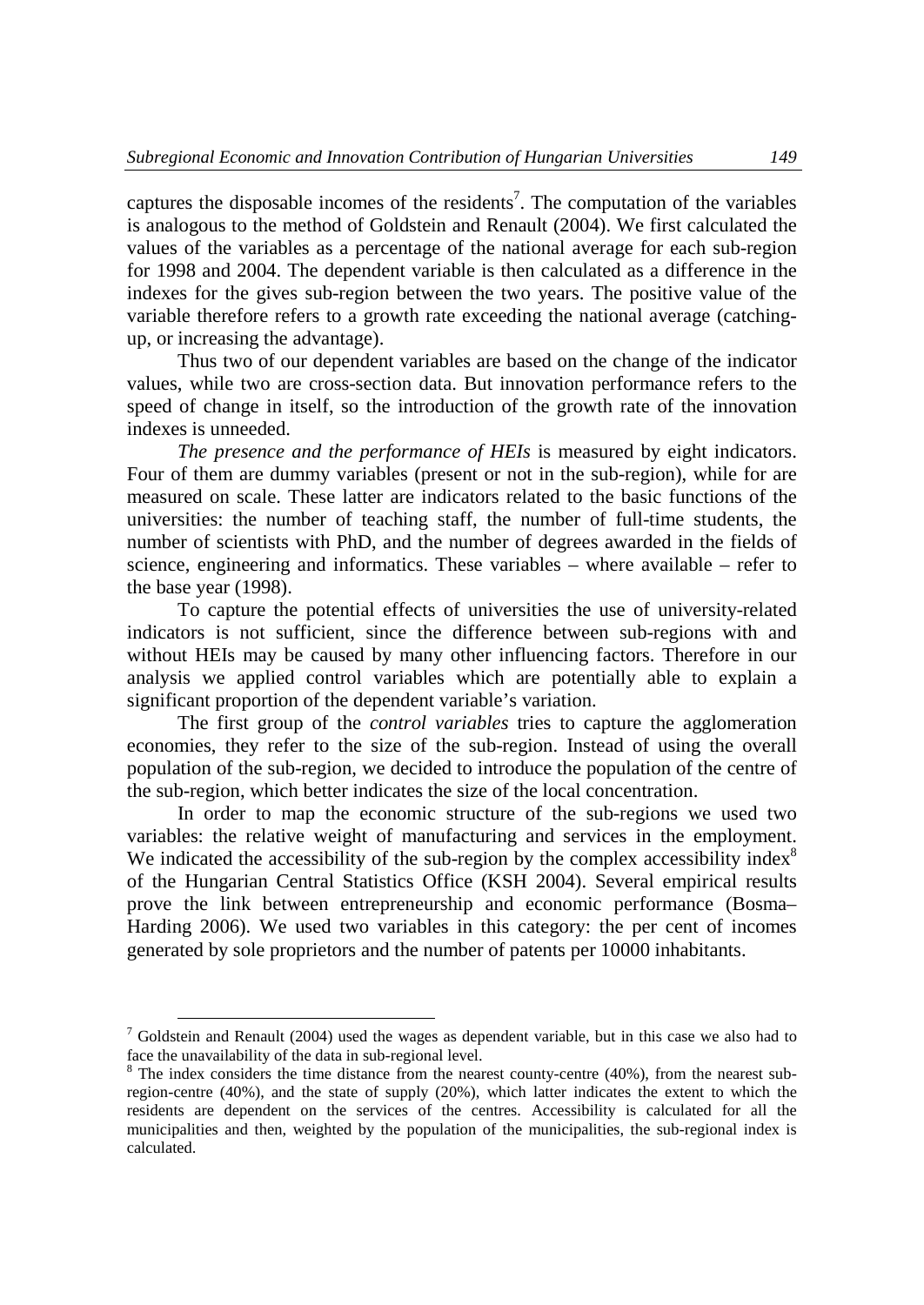We considered furthermore the base-year performance of the sub-region to control the endowment effect. On the top of these we introduced a variable reflecting the peculiarities of the transition countries: the indicator of trade integration (export sales per GVA). A number of empirical results indicate that in Hungary foreign direct investments, and in association with this export orientation basically influences territorial disparities (Lengyel–Lukovics 2006, Kovács–Lukovics 2006).

## *4.2. The steps of the analysis*

We carried out the analysis of HEIs' potential contribution in two basic steps. The differences regarding the innovation and economic performance of subregions with and without HEIs may derive from many factors. In the *first step* of our analysis we attempted to explain these potential differences by using our control variables.

We fitted linear regression models to all of the four dependent variables in order to test the explanatory power of the control variables. We used the "backward" method of the SPSS so we gained such "base-models" where a relevant set of the control variables are included with the maximum possible overall explanatory power. Therefore the "base-models" indicate the explanatory power of the relevant control variables in case of all the dependent variables.

*In the second step* we attempted to unfold the extent of university contribution. We used here two methods. First, we analysed whether there is a correspondence between the dependent variables and the HEI-related indicators when controlling for the effects of the relevant set of control variables. We calculated here partial correlations controlled for the independent variables of the base models.

Second, if we found significant correlation between a HEI-related indicator and a dependent variable, than we attempted to supplement our base-model with that given variable. Actually, we analyzed whether the HEI-related indicators provide extra explanatory power to our models.

We must mention here that both the HEI-related indicators and the control variables are strongly correlated to each-other, thus our regression models are characterized by strong multicollinearity. Hence we only analyzed the overall explanatory power of the models (where the lack of multicollinearity is not a precondition), we could not and did not draw any conclusions on the partial effects of the given variables.

## *4.3. The distorting effects of the Budapest sub-region*

We inevitably had to consider during the analysis that a significant proportion of Hungary's population, economic performance and research capacity is concentrated in the sub-region of the capital (Budapest). The values of the Budapest sub-regions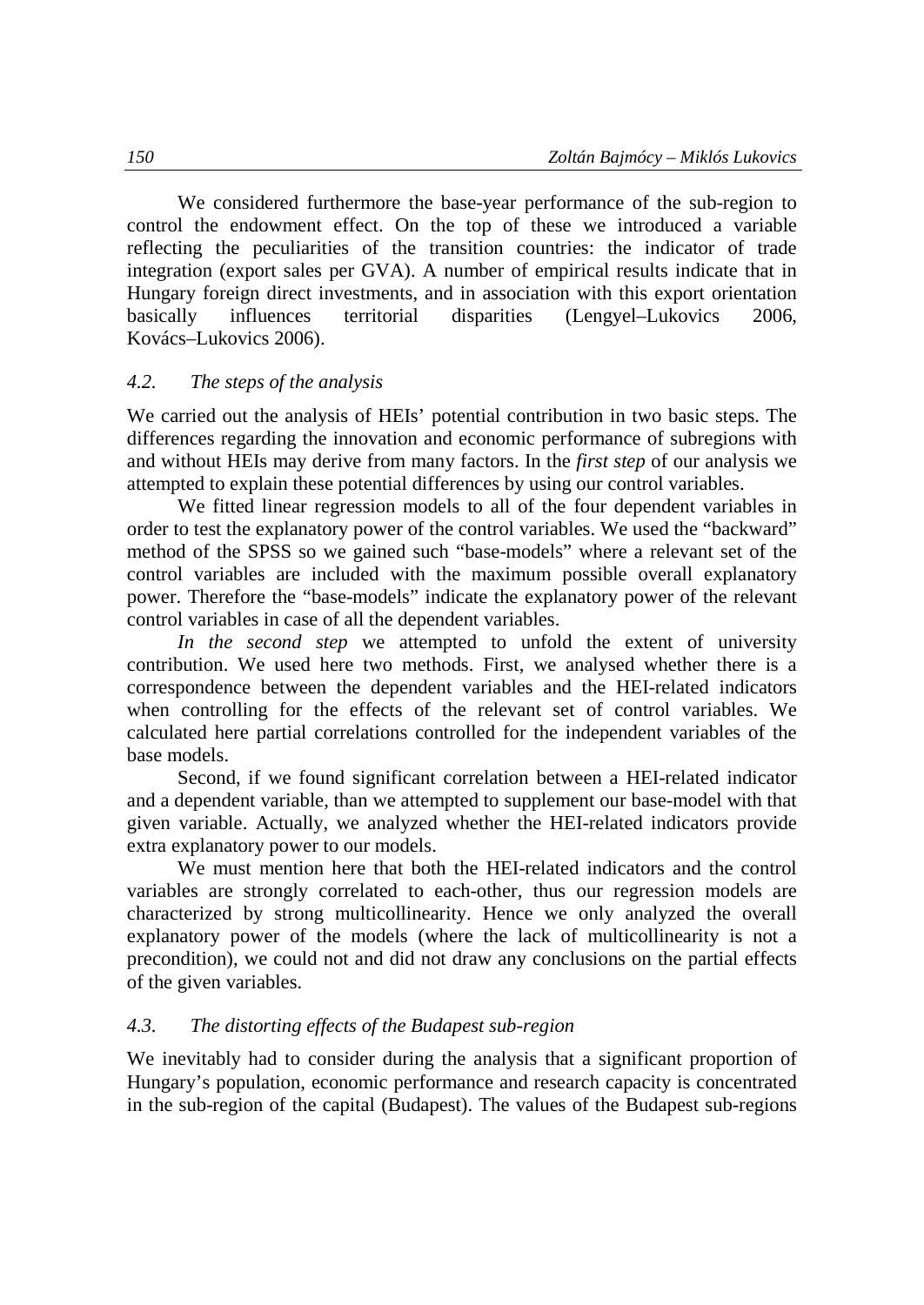significantly influence the average values of the dependent variables and thus distort the results of our examinations.

Therefore we removed the values of the Budapest sub-region from the database in order to gain a more realistic picture on the remaining part of the country. Thus all our results refer to Hungary's extra-Budapest parts. We certainly removed the values of Budapest also when calculating the average values of the given indicators.

### *4.4. Measuring the complex innovation performance of the sub-regions<sup>9</sup>*

One of the main focuses of our study is to unfold the correspondence between the presence of HEIs and the innovation performance of the host sub-region. Innovation performance data on the Hungarian sub-regions were not available, thus we had to carry out our own analysis to construct these data.

The first step of the innovation analysis was the selection and classification of the indicator set. In connection with the construction of the groups we built on Tödtling and Trippl's (2005) approach on the structure of regional innovation systems, the smart infrastructure concept of Smilor and Wakelin (quoted by Stimson et al 2006), which has became widely known through the interpretation of Malecki (1997), and the arguments of Florida (2002) on the economic geography of talent. We attempted to define our sub-indexes in such a way that they should reflect to the elements of a "typical" regional innovation system.

In purpose of the index selection the indicators of the Summary Innovation Index of the European Innovation Scoreboard (EIS 2007), the Service Sector Innovation Index of the European Trend Chart on Innovation (Kanerva et al 2006), the EXIS Summary Index (Arundel–Hollanders 2005), the National Innovative Capacity Index of Porter and Stern (2003), the Europe Creativity Index of Florida and Tingali (2004), the RRSI Index of the European Regional Innovation Scoreboard (Hollanders 2006), the indicators of the analysis of Csizmadia and Rechnitzer (2005) on the innovation potential of Hungarian cities and of Kocziszky (2004) on the innovation potential of the sub-regions of the North-Hungarian Region served as a basis.

We tried to avoid to reduce the innovation output to one certain (and perhaps ill-defined) indicator. However this approach would provide the advantage of an objective selection criteria<sup>10</sup>, the choosing of the dependent variable is problematic, and it would not provide a detailed picture about the innovation system's performance. Besides, the sub-regional availability of data influenced the construction of the indicator-set.

<sup>&</sup>lt;sup>9</sup> A more detailed description of the innovation performance measuring method, and the results of an analysis that also includes data on the Budapest subregion can be read at Bajmócy–Szakálné (2009).

 $10$  Like in the analysis of Porter and Stern (2003), where the relevance of the indicators were defined by their explanatory power in a regression model where the number of USPTO applications served as the dependent variable.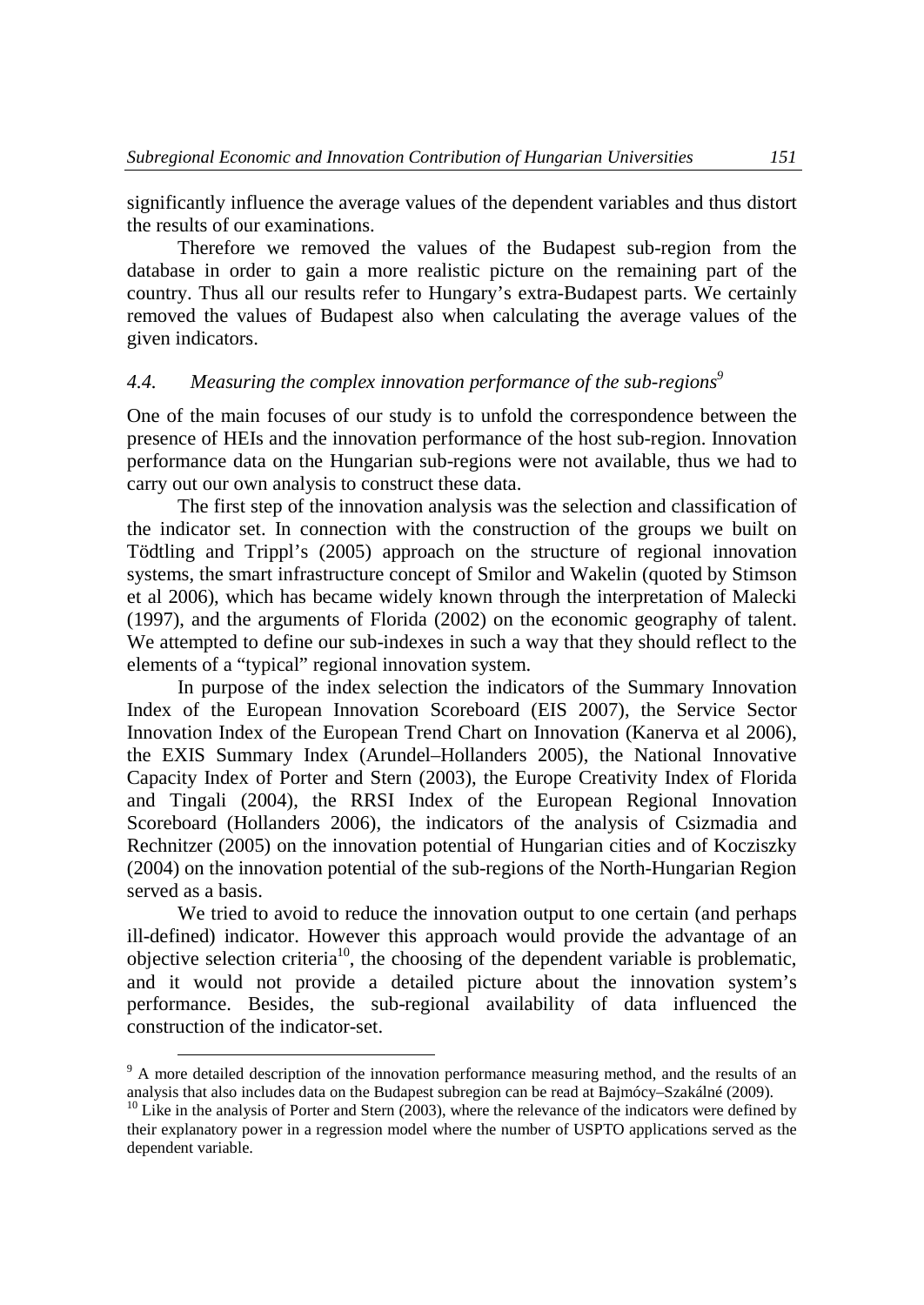Eventually we carried out the innovation performance analysis with 28 indicators (Table 2), which were classed into three groups: knowledge production (10 indicators), knowledge exploitation (9 indicators), and smart infrastructure (9 indicators). Three sub-indexes measure the performance in these three categories, while the sub-indexes serve as the basis of the Sub-regional Summary Innovation Index (SRSI) with an equal weight. The indicators of the Knowledge Production Index measure the ability to create new scientific and technological knowledge. The indicators of the Knowledge Exploitation Index (KEI) attempt to measure the characteristics of the innovative business sectors, while the Smart Infrastructure Index systematizes the factors that provide a background for sustaining knowledge production and exploitation.

*Table 2*. The indicator set of the innovation performance analysis

|                | $\mathbf{1}$   | Number of R&D performing units per 100000 inhabitants                          |  |  |  |  |  |
|----------------|----------------|--------------------------------------------------------------------------------|--|--|--|--|--|
|                | 2              | Total staff of R&D units per 1000 inhabitants                                  |  |  |  |  |  |
|                | 3              | Calculated staff number (FTE) of R&D units                                     |  |  |  |  |  |
|                | $\overline{4}$ | Calculated staff number of R&D units per 1000 inhabitants                      |  |  |  |  |  |
| Knowledge      | 5              | Number of scientists with PhD per 10000 inhabitants                            |  |  |  |  |  |
| creation       | 6              | Investments of R&D units per 1000 inhabitants                                  |  |  |  |  |  |
|                | 7              | R&D costs per 1000 inhabitants                                                 |  |  |  |  |  |
|                | 8              | Expenditures of R&D places                                                     |  |  |  |  |  |
|                | 9              | Expenditures of R&D places per 1000 inhabitants                                |  |  |  |  |  |
|                | 10             | Number of patents per 10000 inhabitants                                        |  |  |  |  |  |
|                | $\mathbf{1}$   | Export sales as a percent of total sales                                       |  |  |  |  |  |
|                | 2              | Export sales per inhabitant                                                    |  |  |  |  |  |
|                | 3              | Number of foreign owned companies per 1000 inhabitants                         |  |  |  |  |  |
|                | 4              | Share capital of foreign owned companies as a % of total share capital         |  |  |  |  |  |
|                | 5              | Incomes from intellectual properties per inhabitant                            |  |  |  |  |  |
| Knowledge      | 6              | Percent of companies in NACE 24 and 29-34 divisions within all companies       |  |  |  |  |  |
| exploitation   |                | (high and medium tech manufacturing)                                           |  |  |  |  |  |
|                | 7              | Percent of companies in NACE 64 and 72-73 divisions within all companies       |  |  |  |  |  |
|                |                | (high-tech services)                                                           |  |  |  |  |  |
|                | 8              | Percent of companies in NACE 74 division within all companies (business        |  |  |  |  |  |
|                |                | services)                                                                      |  |  |  |  |  |
|                | 9              | Number of knowledge-intensive firms with more than 50 employees                |  |  |  |  |  |
|                | $\overline{1}$ | Per cent of employees with university or college degree                        |  |  |  |  |  |
|                | 2              | Percent of white collar workers in leading positions within all employees      |  |  |  |  |  |
|                | 3              | Number of full-time students in higher education institutions per 1000         |  |  |  |  |  |
|                |                | inhabitants                                                                    |  |  |  |  |  |
| "Smart"        | 4              | Number of teaching staff of higher education institutions per 1000 inhabitants |  |  |  |  |  |
| infrastructure | 5              | Number of ISDN lines per 1000 inhabitants                                      |  |  |  |  |  |
|                | 6              | Registered members of public libraries per 1000 inhabitants                    |  |  |  |  |  |
|                | 7              | Cinema visits per 1000 inhabitants                                             |  |  |  |  |  |
|                | 8              | Museum visitors per 1000 inhabitants                                           |  |  |  |  |  |
|                | 9              | Tourist arrivals in public accommodation establishments per 1000 inhabitants   |  |  |  |  |  |
| $\mathbf{C}$   |                |                                                                                |  |  |  |  |  |

*Source*: own construction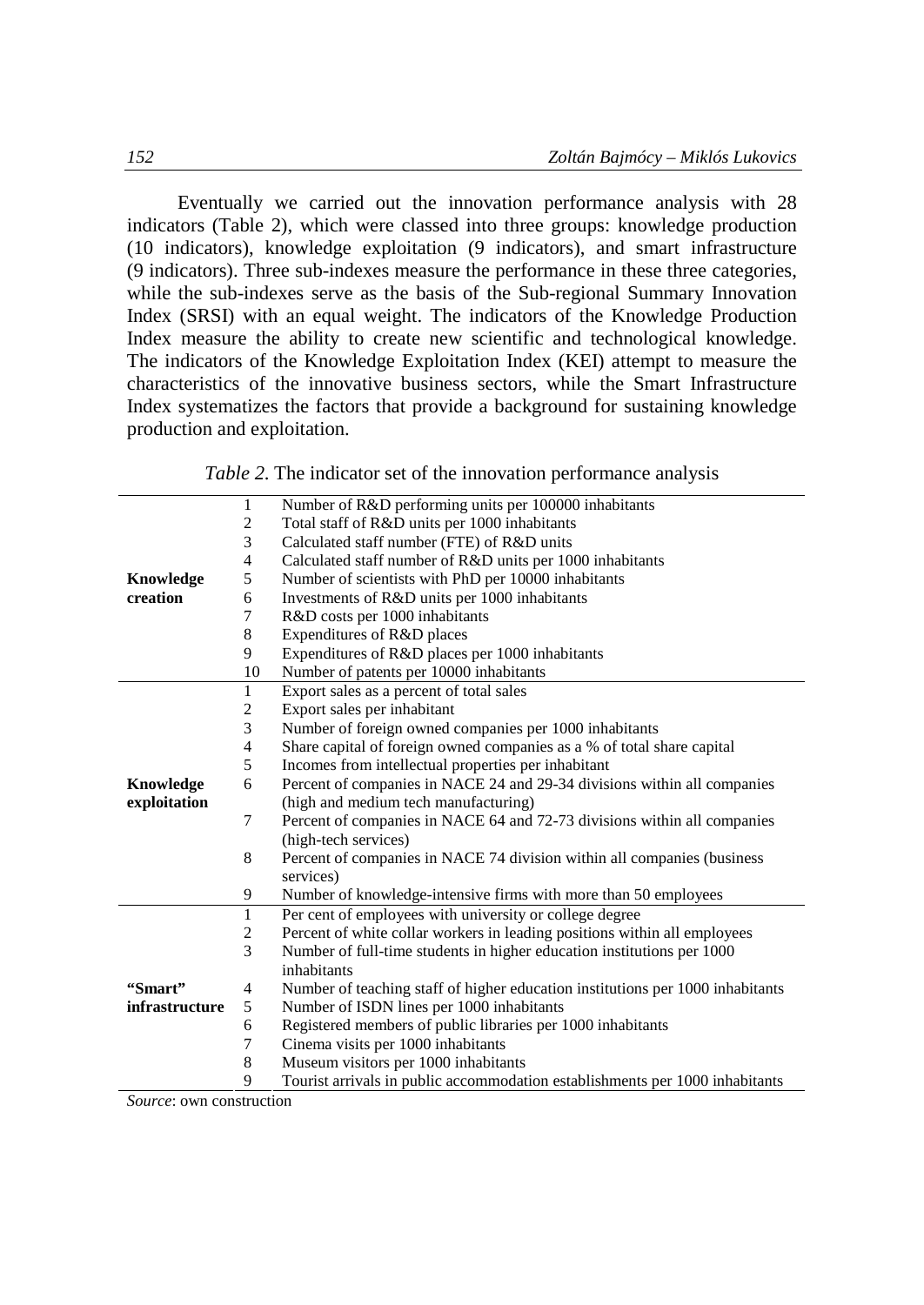In the second step of the innovation performance analysis we compared the innovation performance of the sub-regions with respect to the SRSI and the KEI. For the calculation of the index values we built on the methodology of the European Innovation Scoreboard's Summary Innovation Index and Service Sector Innovation Index. On this basis the construction of our Sub-regional Summary Innovation Index is as follows:

- 1. *Calculating the minimum and maximum values for each indicator*. Regarding almost all of the 28 indicators, the values of some sub-regions significantly excelled the national average (usually positively). We considered a value to be an outlier if its distance from the national average exceeded the standard deviation more than four times. In most of the cases 1-3 values had to be considered as outliers. We removed the outliers when calculated the minimum and maximum values in order to avoid the extreme concentration of the index values. We also removed the values of the Budapest sub-region.
- 2. *Rescaling of the values*. We subtracted the indicator's minimum from each subregional value and divided by the difference of the maximum and minimum value. In this way all the rescaled values are between 0 and 1. Outlier received 0 or 1 depending on the direction of deviation.
- 3. *Calculating the sub-indexes*. The sub-indexes are calculated as the arithmetical mean of the rescaled values of the indicators in their group. We faced a dilemma about the occasional weighting of the indicators, but – just like in the case of the EIS – we rather put emphasis on the transparency of the method. In addition the development of an objective weighting system would have raised further questions.
- 4. *Calculating the SRSI*. The SRSI is calculated as the unweighted arithmetical mean of the three sub-indexes. The SRSI and the sub-index values are measured on scale therefore they are capable of being used for the comparison of the sub-regions. The distance of sub-regional innovation performance from the national average can also be interpreted in this way.

Out of the results of our innovation performance analysis *we utilized the SRSI and the KEI values*. The other two sub-index values are heavily influenced by indicators that can directly or indirectly be linked to the presence of HEIs, therefore we could not use them in our study. SRSI is also influenced by these indicators, even though we decided to use this index as a dependent variable. In this case the overall influence of HEI-related indicators are presumably much more modest, the effects of other indicators may overcompensate it. Nevertheless these results have restricted power.

For the calculation of the KEI we did not use any HEI-related indicators, so in this case we do not have to face such problem. The analysis of knowledge exploitation ability has basic importance in our examinations, since it may be able to transform the university outputs into increased economic performance.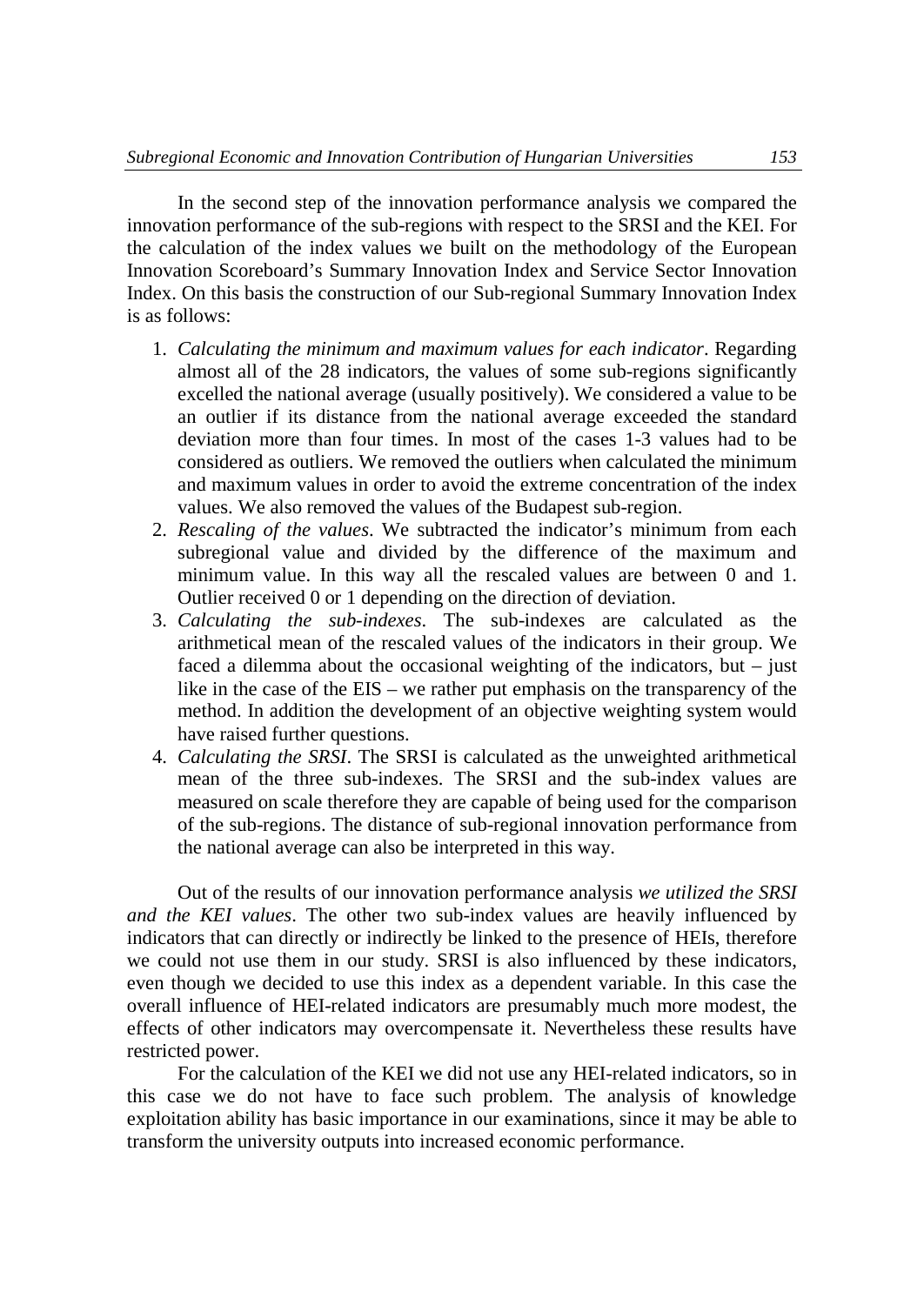### **5. Results**

 $\overline{a}$ 

While presenting the results we follow the steps of analysis outlined in the methodological chapter 4.2. During the given steps we first show the results regarding the dependent variables SRSI and KEI, and than regarding the further two dependent variables. This is in line with the logic of universities' knowledge-effects, since innovation capacity (and especially the knowledge exploitation ability) can lead to the increased economic performance and incomes.

By comparing the performance of subregions with HEI (let us call them *study population*), and subregions without HEI (*control group*) we gained an overview on HEIs' effects on the dependent variables. The differences between the two groups are spectacular.

The SRSI and the KEI value of the study population (0,36 and 0,35) is significantly higher than in the case of the control group (0,13 and 0,18). With respect to the other two dependent variables the case seems to be more complex. Regarding the per capita GVA the study population departs from a significantly better position (well above the national average), which may be due to the size or partially the static income effects of HEIs. But the advantageous initial position did not infer a more intense growth rate. In fact the differences between the two groups  $decreased<sup>11</sup>$ .

The case is quite similar regarding the change in "tax base per tax payer", however the differences are not too sharp this time<sup>12</sup>. The apparently higher baseyear performance may partially explain the lower growth rates in itself, but only partially, since in Hungary the territorial disparities measured at both regional and subregional level widen (Lukovics 2008). Therefore the higher base-year values do not necessarily infer the lower growth rates.

Therefore spectacular differences appeared between the study population and the control group. However the direction of the deviation was surprisingly opposite regarding the innovation and the economic performance. Still, these differences cannot be unambiguously accredited to the presence of HEIs at this level of analysis, since they may derive from many other factors.

### *5.1. Explanatory power of the control variables*

We attempted to reveal the causes of the differences between the study population and the control group by introducing control variables. First, we had to test the explanatory power of the used control variables. We fitted linear regression models

<sup>&</sup>lt;sup>11</sup> Change in per capita GVA compared to the national average in percentage points is  $-7,68$  in case of the study population and 3,81 in case of the control group.

 $12$  Change in gross tax base per tax payer compared to the national average in percentage point is  $-0.39$ in case of the study population and 0,33 in case of the control group.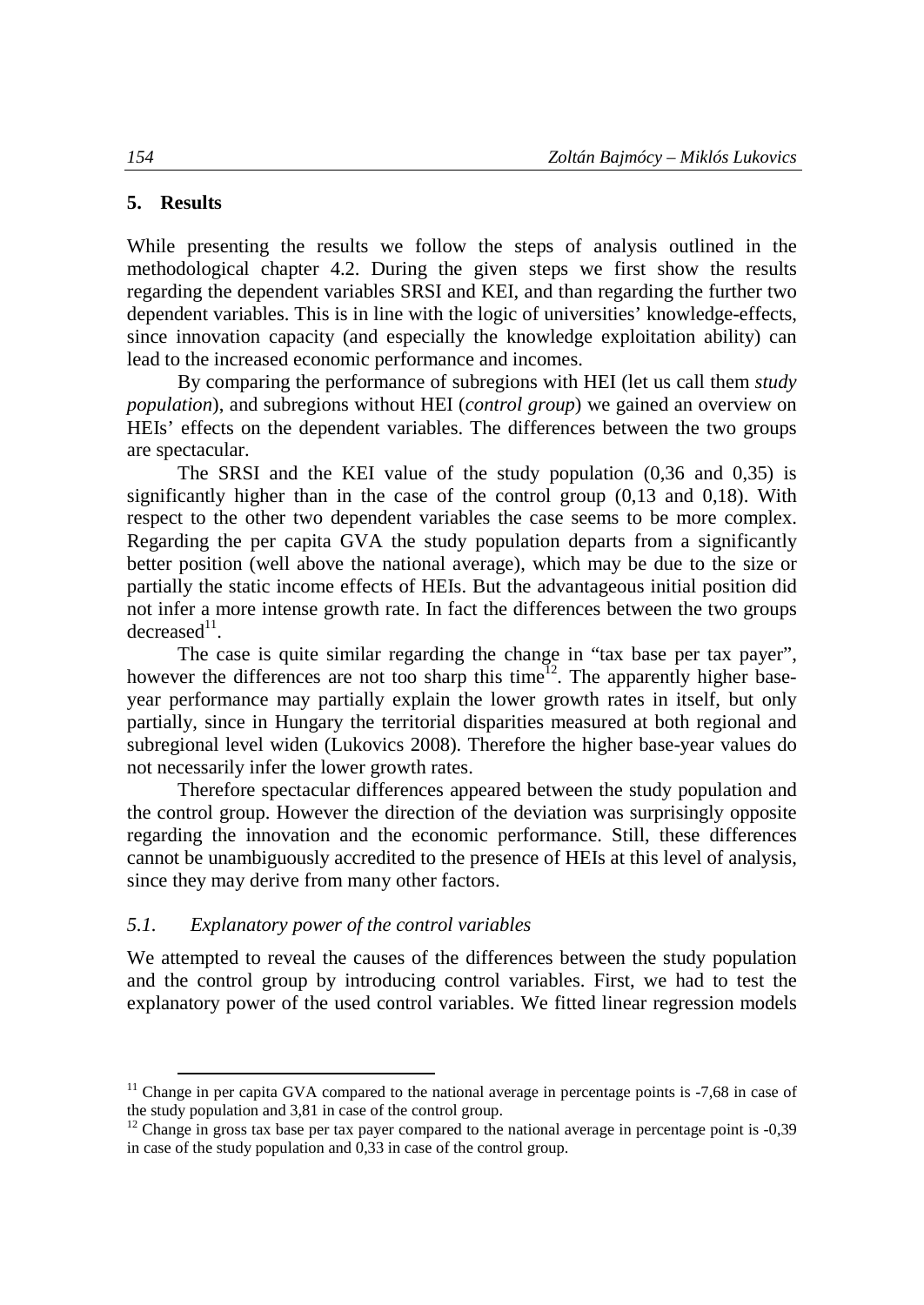on all our dependent variables, where a relevant set of the control variables were used as independent variables<sup>13</sup> (Table 3).

|                          |                |                                                                         | <b>SRSI</b> | <b>KEI</b>  | <b>GVA</b>   | Tax base    |
|--------------------------|----------------|-------------------------------------------------------------------------|-------------|-------------|--------------|-------------|
|                          |                |                                                                         |             | X           | X            | X           |
| <b>Control variables</b> |                | Number of employees<br>Population of the centre of the<br>sub-region    | X           | X           | X            | X           |
|                          |                | cent<br>Per<br>employment<br>in<br>manufacturing<br>and<br>construction |             |             |              | $\mathbf X$ |
|                          |                | employment<br>Per cent<br>in<br>services                                | $\mathbf X$ |             |              | X           |
|                          |                | Trade integration                                                       | $\mathbf x$ | $\mathbf X$ | X            |             |
|                          |                | Complex accessibility indicator                                         |             | X           |              | X           |
|                          |                | Per cent of incomes generated<br>by proprietorships                     | $\mathbf X$ |             |              | $\mathbf X$ |
|                          |                | Number of patents per 10000<br>inhabitants                              | X           | X           | $\mathbf{x}$ | X           |
|                          |                | level<br>Base-year<br>of<br>Gross<br>personal tax-base per tax payer    | $\mathbf X$ | $\mathbf X$ |              | $\mathbf X$ |
|                          |                | Base-year level of Gross Value<br>Added per capita                      |             |             | $\mathbf X$  |             |
|                          |                | R                                                                       | 0,916       | 0.916       | 0,551        | 0.611       |
|                          | <b>Summary</b> | R Square                                                                | 0,839       | 0,840       | 0,304        | 0,373       |
|                          |                | <b>Adjusted R Square</b>                                                | 0,832       | 0.834       | 0,282        | 0,342       |
| <b>Model</b>             |                | Std. Error of the Estimate                                              | 0,051       | 0,053       | 48,935       | 3,720       |
|                          |                | Durbin-Watson                                                           | 2,156       | 2,041       | 2,009        | 2,253       |
|                          |                | Sum of Squares                                                          | 2,159       | 2,388       | 168066,069   | 1302,942    |
|                          | <b>ANOVA</b>   | df                                                                      | 6           | 6           | 5            | 8           |
|                          |                | Mean Square                                                             | 0,360       | 0.398       | 33613,214    | 162,868     |
|                          |                | F                                                                       | 138,462     | 139,885     | 14,037       | 11,766      |
|                          |                | Sig.                                                                    | 0,000       | 0,000       | 0,000        | 0,000       |

*Table 3.* The explanatory power of the control variables

*Note*: "x" means that the given control variable has been put into the "base model". We did not mark the Beta and t values of the given indicators, nor did we analyse their partial effects due to the strong multicollinearity of the models.

*Source*: own calculations

 $\overline{a}$ 

The explanatory power of the control variables are high regarding SRSI and KEI, while relatively low in case of per capita GVA and gross tax base per tax payer. This step of the analysis revealed which group of the control variables explains the variance of the given dependent variables the best, and how strong this

<sup>&</sup>lt;sup>13</sup> The provided the detailed description of the method in *chapter* 4.2.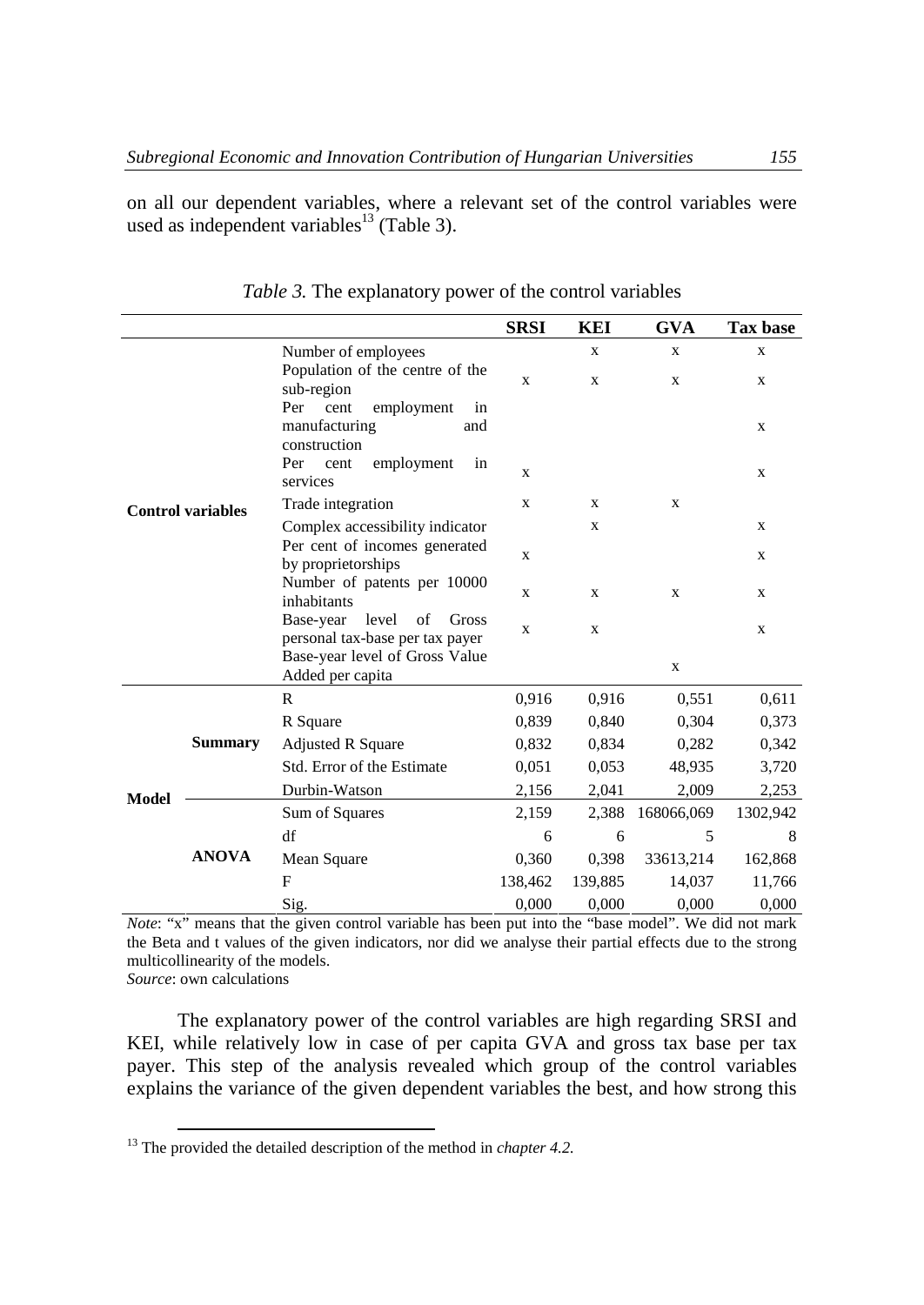explanatory power is. We did not analyse the partial effects of the given indicators due to the strong multicollinearity of the models, but for the purpose of our study is was not necessary anyway. In the next step we attempt to control for the effects of these relevant control variables, and try to increase the explanatory power of these "base-models" by introducing the HEI-related variables.

### *5.2. Regional economic effects of the Hungarian HEIs*

On the basis of the results of the previous step we here attempted to reveal the real effects of the HEIs. First, we analyzed the correspondence between our eight HEIrelated variables and the dependent variables while we controlled for the effects of the relevant control variables. We calculated partial correlations while controlling for the effects of the independent variables of the "base-models" (presented in Table 3) – in other words the relevant set of control variables. These partial correlation results showed great differences with respect to the different dependent variables (Table 4).

Regarding the SRSI all the HEI-related variables proved to be significantly correlated while filtering the effects of the control variables. The partial correlation values are relatively strong and in all cases positive. Regarding the KEI only one partial correlation result proved to be significant (the number of degrees awarded in the fields of science, engineering and informatics), but the strength of the correlation is weak in this case. Regarding per capita GVA and gross tax base per tax payers non of the HEI-related indicators correlated.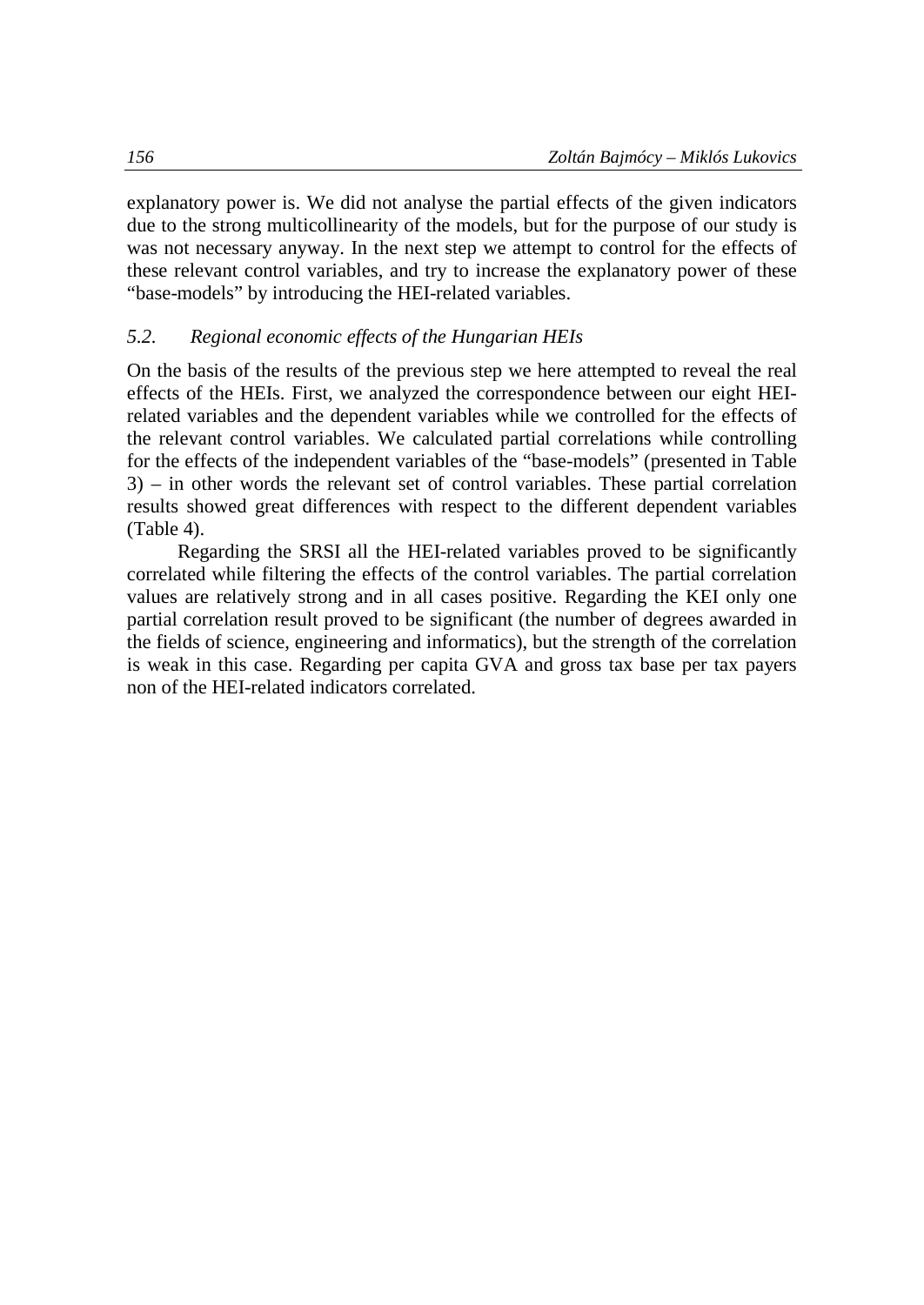|                                                                                                                    | <b>SRSI</b> |       | KEI      |       | <b>GVA</b> |       | Tax base |       |
|--------------------------------------------------------------------------------------------------------------------|-------------|-------|----------|-------|------------|-------|----------|-------|
|                                                                                                                    | Pear-       |       | Pear-    |       | Pear-      |       | Pear-    |       |
|                                                                                                                    | son's       | Sig   | son's    | Sig   | son's      | Sig   | son's    | Sig   |
| Number of teaching staff in<br>HEIs per 1000 inhabitants<br>Number<br>of<br>full-time<br>students in HEIs per 1000 | 0,714       | 0,000 | 0,101    | 0,202 | 0,680      | 0,389 | 0,100    | 0,210 |
| inhabitants                                                                                                        | 0,678       | 0,000 | 0,057    | 0,476 | 0,114      | 0,149 | 0,054    | 0,501 |
| Number of scientists with<br>PhD per 10000 inhabitants<br>Is there a HEI in the sub-                               | 0,663       | 0,000 | 0,068    | 0,390 | $-0,170$   | 0,830 | 0,080    | 0,315 |
| region                                                                                                             | 0,391       | 0,000 | 0,056    | 0,484 | 0,340      | 0,664 | 0,134    | 0,092 |
| Is there a state HEI in the<br>sub-region<br>Is there a university in the                                          | 0,455       | 0,000 | $-0,044$ | 0,580 | 0,820      | 0,298 | 0,040    | 0,618 |
| sub-region                                                                                                         | 0,528       | 0,000 | 0,034    | 0,672 | $-0.300$   | 0,707 | 0,045    | 0,570 |
| Is there a college in the sub-<br>region                                                                           | 0,363       | 0,000 | 0,095    | 0,230 | 0,610      | 0,442 | 0,158    | 0,046 |
| Number of degrees awarded<br>in the fields of science,<br>engineering and informatics                              | 0,606       | 0,000 | 0,133    | 0,092 | 0,100      | 0,899 | 0,132    | 0,097 |
| <i>Source:</i> own calculations                                                                                    |             |       |          |       |            |       |          |       |

*Table 4.* Partial correlation results

On the basis of these results we attempted to increase the explanatory power of the base-models by entering the relevant HEI-related indicators. In case of the KEI the only HEI-related indicator that showed significant partial correlation did not increase the explanatory power of the model. In connection with the SRSI we managed to further increase the high explanatory power of the base model (Table 5). We constructed here two models. In model 1 we used the backward method of the SPSS, and in this way four HEI-related indicators remained in the model. In model 2 we entered all the eight HEI related indicators and the control variables of the basemodel. The explanatory power of both two models is very strong.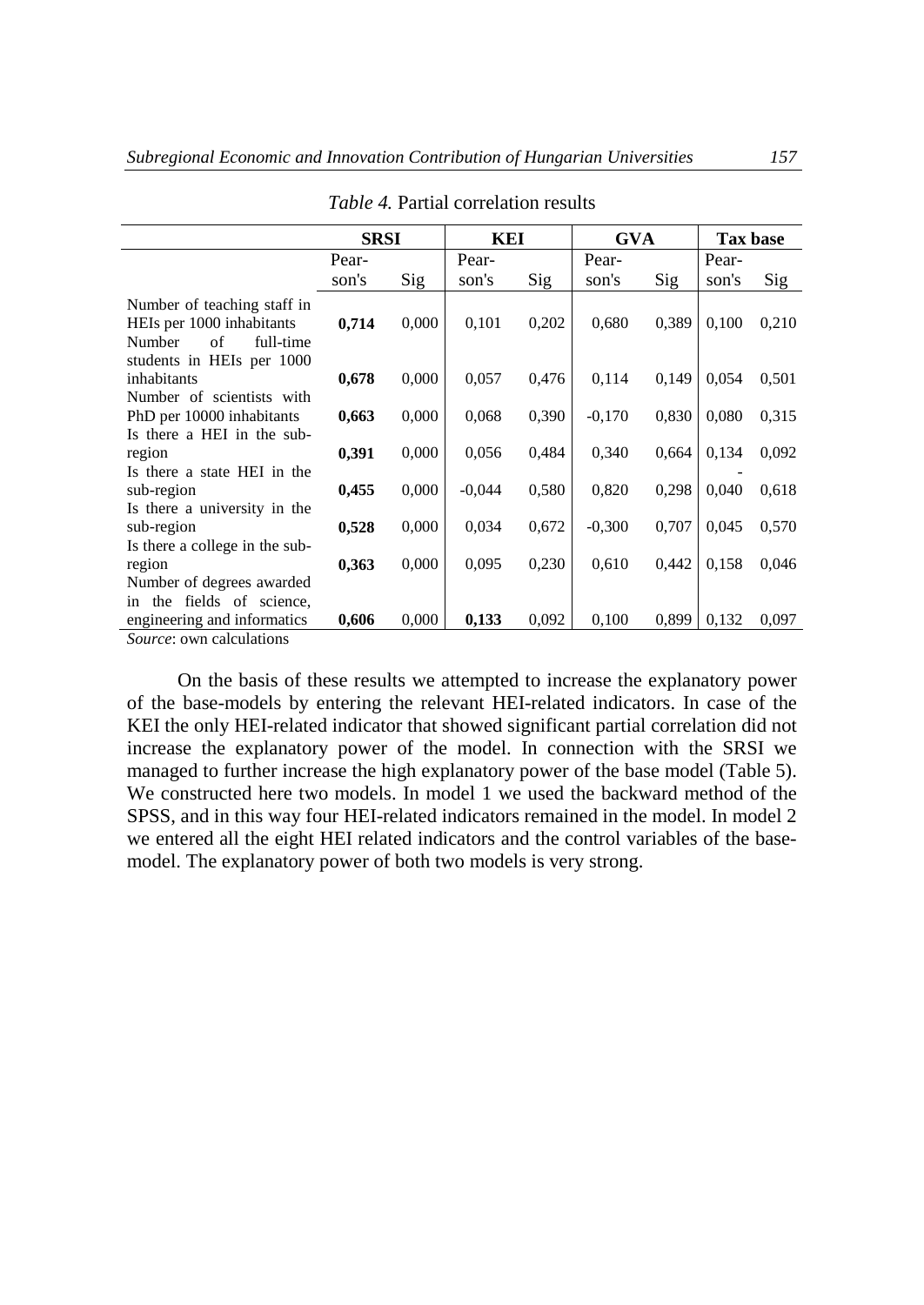|              |                          | <b>Base model</b> | Model 1* | Model 2* |
|--------------|--------------------------|-------------------|----------|----------|
|              | R                        | 0.916             | 0,961    | 0,969    |
|              | R Square                 | 0,839             | 0,924    | 0,939    |
| Model        | <b>Adjusted R Square</b> | 0,832             | 0,920    | 0,934    |
| summary      | Std. Error of the        |                   |          |          |
|              | Estimate                 | 0,051             | 0,035    | 0,032    |
|              | Durbin-Watson            | 2,156             | 1,821    | 1,905    |
|              | Sum of Squares           | 2,159             | 2,380    | 2,418    |
| <b>ANOVA</b> | df                       | 6                 | 9        | 14       |
|              | Mean Square              | 0.360             | 0,264    | 0,173    |
|              | F                        | 138,462           | 212,4    | 167,8    |
|              | Sig.                     | 0,000             | 0,000    | 0,000    |

| Table 5. The explanatory power of HEI-related indicators regarding SRSI |  |
|-------------------------------------------------------------------------|--|
|                                                                         |  |

*Note:* \* Backward method. Dependent variable: SRSI. Independent variables: (1) Population of the centre of the sub-region (2) Per cent employment in services (3) Trade integration (4) Number of patents per 10000 inhabitants (5) Base-year level of GVA per capita (6) Is there a HEI in the sub-region (7) Number of teaching staff in HEIs per 1000 inhabitants (8) Number of full-time students in HEIs per 1000 inhabitants (9) Number of scientists with PhD per 10000 inhabitants. \*\* Enter method*.* Dependent variable: SRSI. Independent variables: the control variables of the "base model" and all the HEI-related indicators.

*Source*: own calculations

The results of our analysis indicate the very restricted economic effects of HEIs in the Hungarian sub-regions (not counting with the Budapest sub-region). Although the presence of HEIs influences the overall innovation performance of the host sub-region (which result has a limited power due to the set of indicators used<sup>14</sup>), the contribution to the knowledge exploitation ability can not be proved. Differences between the study population and the control group in this field can be well explained by the control variables. The introduction of HEI-related indicators does not provide extra explanatory power. Therefore *we accept our first hypothesis*.

Our results unambiguously show that the presence of HEIs does not affect the growth rate of per capita GVA (economic performance) and gross tax base per tax payer (incomes of the inhabitants). However these results leave the opportunity for the presence of income-effects open. Since the absolute values of the study population are significantly higher with respect to both two variables, the presence of income-effects is quite probable. At the same time these effects are static, do not influence the growth rates. Therefore we *do not accept our second hypothesis*, the presence of HEIs does not affect the growth of sub-regional economic performance and incomes in Hungary.

<sup>14</sup> We mentioned this in chapter 4.4*.*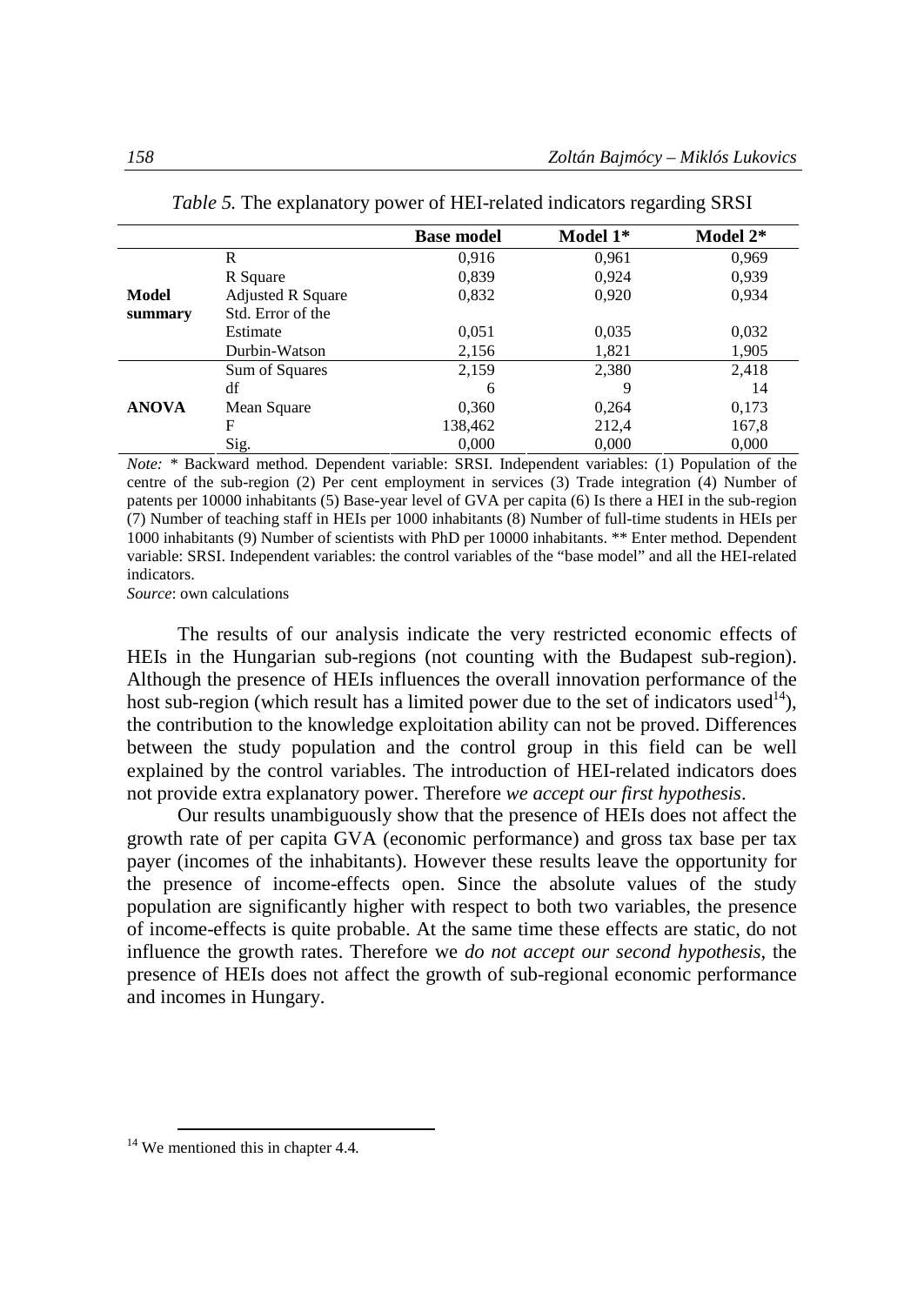### **6. Conclusions**

In present paper we studied the link between the presence of higher education institutions and the innovation and economic performance of their host region in a transition country, Hungary. On contrary to developed countries, the local knowledge-effects of universities are not significant in Hungary (outside of Budapest), nor are the effects on the economic performance of the host region, and on the rise of local incomes.

By linking the presence of universities to the complex sub-regional innovation performance we found that the knowledge-producing ability did not result in increased knowledge-exploitation ability. In Hungary the university-based local economic development programmes are therefore carried out in such an environment, where the knowledge-producing and knowledge-exploiting abilities are spatially departed. Hence the success of these programmes depends to a great extent on the endogenous development of industries that build on the local knowledge-producing capacity. Such a process is inevitably slow and ambiguous.

We showed that the differences between sub-regions with and without HEIs do not derive from the presence of universities, they can be well explained by other factors. HEIs contribution is restricted to the optional presence of the incomeeffects, they are not able to boost the local economic performance or the disposable incomes of the residents.

In Hungary, in the studied period HEIs can not be considered as real "resources" of local development. Regional innovation systems are not able to link the knowledge-producing ability to knowledge-exploitation, thus the effects of universities may make themselves felt only in the national innovation system. But this inevitably infers the lower intensity of the effects, since several channels of university-industry relations require spatial proximity.

Our results suggest that the nature and intensity of higher education institutions' regional economic and innovation contribution differ in developed and transition economies. This infers a strong need for further empirical evidences from transition countries, and calls for a cautious adaptation of university-based development tool that proved to be successful in highly developed regions.

### *References*

- Ács, J. Z. de la Mothe, J. Paquet, G. 2000: Regional Innovation: In Search of an Enabling Strategy. In Ács, J. Z. (ed.) *Regional Innovation, Knowledge and Global Change*. Pinter, London–New York, pp. 37-49.
- Ács, Z. J. Anselin, L. Varga A. 2002: Patents and Innovation Counts as Measures of Regional Production of New Knowledge. *Research Policy*, 31, 6, pp. 1069-1085.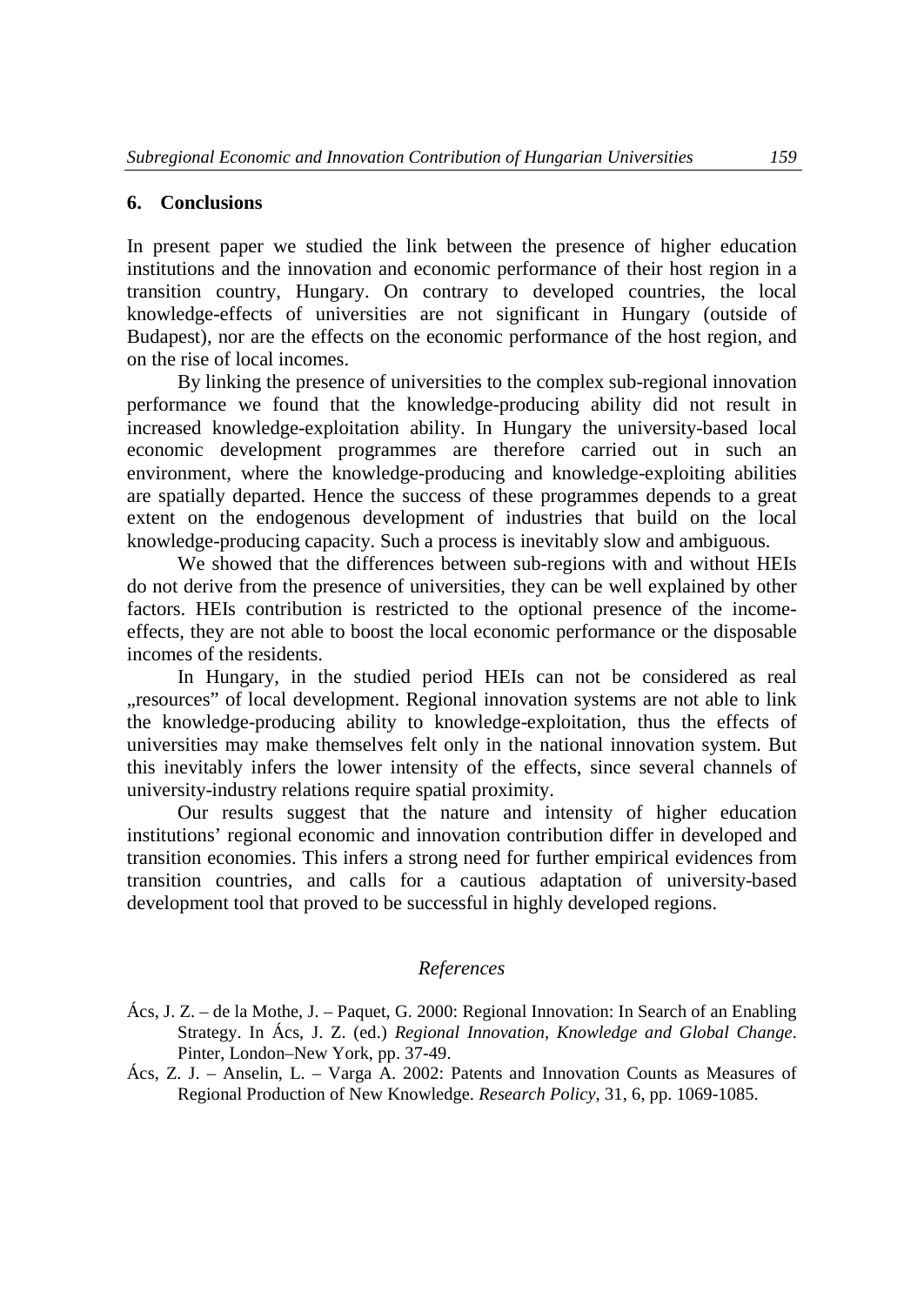- Anselin, L. Varga A. Ács, J. Z. 1997: Local Geographic Spillovers Between University Research and High Technology Innovations. *Journal of Urban Economics*, 42, 3, pp. 422-448.
- Antonelli, C. 2008: The new economics of the university: a knowledge governance approach. *Journal of Technology Transfer*, 33, pp. 1-22.
- Armstrong, H. Taylor, J. 2000: *Regional Economics and Policy.* Third edition. Blackwell Publisher, Oxford – Malden, MA.
- Arundel, A. Hollanders, H. 2005: *EXIS: An Exploratory Approach to Innovation Scoreboards*. European Trend Chart on Innovation, European Commission, Maastricht.
- Asheim, B. T. Coenen, L. 2005: Knowledge Bases and Regional Innovation Systems: Comparing Nordic Clusters. *Research Policy*, 34, pp. 1173-1190.
- Asheim, B. T. Gertler, M. C. 2005: The Geography of Innovation: Regional Innovation Systems. In Fagerberg, J.–Mowery, D. C.–Nelson, R. R. (eds) *The Oxford Handbook of Innovation.* Oxford University Press, Oxford–New York, pp. 291-317.
- Audretsch, D. B. Feldman, M. P. 1996: R&D Spillovers and the Geography of Innovation and Production. *The American Economic Review*, 86, 3, pp. 630-640.
- Autant-Bernard, C. 2001: Science and Knowledge Flows: Evidence from French Case. *Research Policy*, 30, 4, pp. 1069-1078.
- Bajmócy, Z. 2006: *Opportunities of University Business Incubation in Less Favoured Regions of Transition Countries.* 46th Congress of European Regional Science Association, Volos, Greece.
- Bajmócy, Z. Szakálné Kanó, I. 2009: Hazai kistérségek innovációs képességének elemzése. *Tér és Társadalom*, 2, pp. 45-68.
- Barta, Gy. 2002: Tudományos parkok: intézményesült tudásközösségek a térségfejlesztésben. In Buzás, N.–Lengyel, I. (eds) *Ipari parkok fejlődési lehetőségei: regionális gazdaságfejlesztés, innovációs folyamatok és klaszterek*. JATEPress, Szeged, pp. 109-124.
- Bercovitz, J. Feldman, M. 2006: Entrepreneurial Universities and Technology Transfer: A Conceptual Framework for Understanding Knowledge-based Economic Development. *Journal of Technology Transfer*, 31, pp. 175-188.
- Buzás, N. 2003: Organizational Elements of Knowledge Transfer in Hungary: Towards a Functional System of Innovation. In Lengyel, I. (ed.) *Knowledge Transfer, Small and Medium-Sized Enterprises and Regional Development in Hungary*. JATEPress, Szeged, pp. 32-46.
- Clarysse, B. Wright, M. Lockett, A. van de Velde, E. Vohora, A. 2005: Spinning out New Ventures: A Typology of Incubation Strategies from European Research Institutions. *Research Policy*, 20, 2, pp. 183-216.
- Cooke, P. 2001: From Technopoles to Regional Innovation Systems: The Evolution of Localised Technology Development Policy*. Canadian Journal of Regional Science*, 24, 1, pp. 21-40.
- Csizmadia, Z. Rechnitzer, J. 2005: A magyar városhálózat innovációs potenciálja. In Grosz, A.–Rechnitzer, J. (eds) *Régiók és nagyvárosok innovációs potenciálja Magyarországon*. MTA RKK, Pécs–Győr, pp. 147-180.
- EIS 2007: *European Innovation Scoreboard 2007. Comparative analysis of innovation performance*. Inno Metrics, Bruxelles.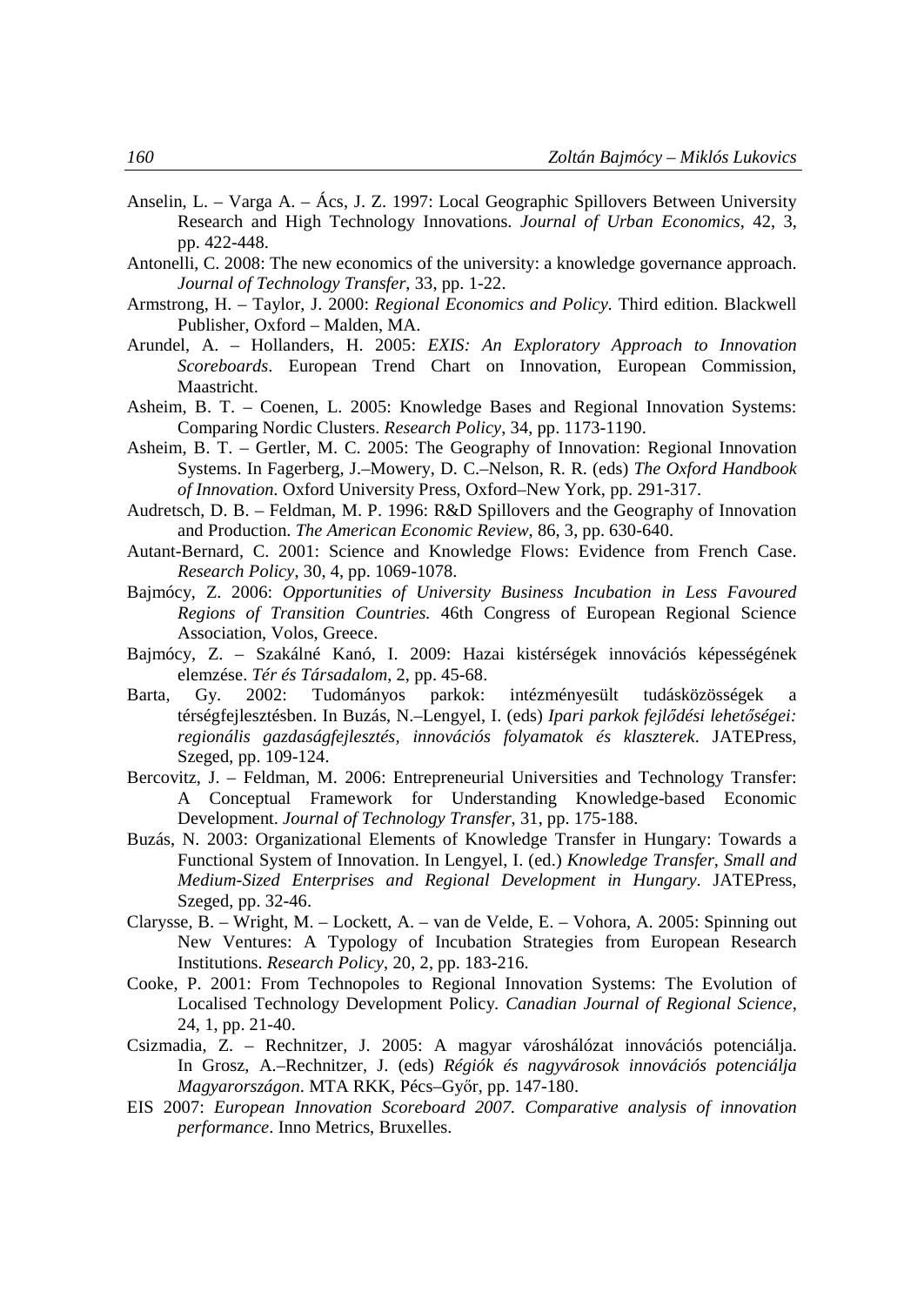- Etzkowitz, H. Leydesdorff, L. 2000: The Dynamics of Innovation: from National System and "Mode 2" to a Triple Helix of University-Industry-Government Relations. *Research Policy*, 2, pp. 109-123.
- Etzkowitz, H. Webster, A. Gebhardt, C. Terra, B. R. C 2000: The Future of the University, the University of the Future: Evolution of Ivory Tower to Entrepreneurial Paradigm. *Research Policy*, 2, pp. 313-330.
- Feldman, P. M. 1994: The University and Economic Development: The Case of Johns Hopkins University and Baltimore*. Economic Development Quarterly*, 8, 1, pp. 67-76.
- Florida, R. 2002: The Economic Geography of Talent. *Annals of the Association of American Geographers*, 4, pp. 743-755.
- Florida, R. Tingali, I. 2004: *Europe in the Creative Age.* DEMOS. Downloaded: 2008.04.10. http://www.demos.co.uk/publications/creativeeurope
- Bosma, N Harding, R. 2006: *Global Entrepreneurship Monitor. GEM 2006 Summary Results.* Babson College – London Business School. Babson Park – London.
- Goldfarb, B. Henrekson, M. 2003: Bottom-up versus Top-down Policies Towards the Commercialization of University Intellectual Property. *Research Policy*, 32, pp. 639-658.
- Goldstein, H. A. Renault, C. S. 2004: Contributions of Universities to Regional Economic Development: A Quasi-Experimental Approach. *Regional Studies*, 38, 7, pp. 733-746.
- Hollanders, H. 2006: *European Regional Innovation Scoreboard.* European Trend Chart on Innovation, Maastricht.
- Inzelt, A. 2004: The Evolution of University Industry Government Relationships During the Transition*. Research Policy*, 33, 6-7, pp. 975-995.
- Kanerva, M. Hollanders, H. Arundel, A. 2006: *Can We Measure and Compare Innovation in Services.* 2006 Trend Chart Report. European Trend Chart on Innovation, Luxemburg.
- Kocziszky, Gy. 2004: Az Észak-Magyarországi régi inovációs potenciáljának vizsgálata. *Észak-Magyarországi Stratégiai Füzetek*, 1, pp. 5-39.
- Kovács, P. Lukovics, M. 2006: *Classifying Hungarian Sub-regions by their Competitiveness*. "Globalization Impact on Regional and Urban Statistics" SCORUS 25th Conference on Urban and Regional Statistics and Research, Wroclaw, Poland.
- KSH 2004: *A statisztikai kistérségek 2002-2003-as felülvizsgálatának összefoglaló eredményei*. Munkaanyag. Központi Statisztikai Hivatal (Hungarian Central Statistics Office), Budapest.
- Lagendijk, A. 2006: Learning from Conceptual Flow in Regional Studies: Framing Present Debates, Unbracketing Past Debates. *Regional Studies*, 4, pp. 385-399.
- Lengyel, B. 2004: A tudásteremtés lokalitása: hallgatólagos tudás és helyi tudástranszfer. *Tér és Társadalom*, 18, 2, pp. 51-71.
- Lengyel, I. 2009: Knowledge-based local economic development for enhancing competitiveness in lagging areas of Europe: The case of the University of Szeged. In Varga, A. (ed.) *Universities, Knowledge Transfer and Regional Development: Geography, Entrepreneurship and Policy*. Edward Elgar, Cheltenham–Northampton, pp. 322-349.
- Lengyel, I. Lukovics, M. 2006: *An Attempt for the Measurement of Regional Competitiveness in Hungary.* Paper presented at the "Enlargement, Southern Europe